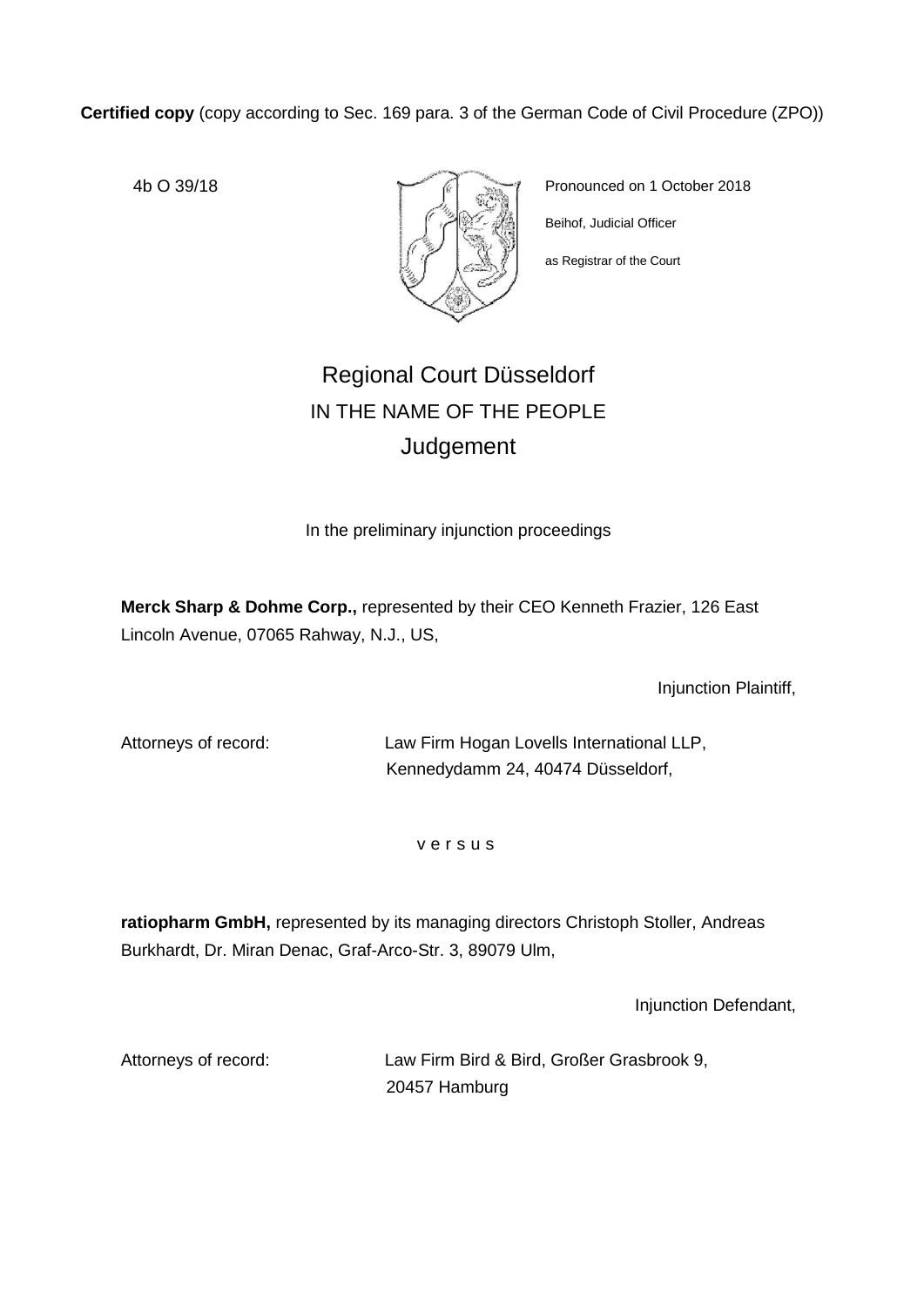Civil Division 4b of the Regional Court of Düsseldorf through the Presiding Regional Court Judge Dr Voß, Regional Court Judge Dr Thom, and Regional Court Judge Terlinden

has r u I e d as follows after the oral hearing held on 11 September 2018:

I.

That the preliminary injunction of the Regional Court of Düsseldorf of 16 May 2018 be revoked. The motion for injunctive relief is dismissed.

II.

The costs of the proceedings will be borne by Injunction Plaintiff.

III.

The judgement is preliminarily enforceable. Injunction Plaintiff may ward off execution by providing security in the amount of 110% of the amount to be executed, unless Injunction Defendant provides security in the amount of 110% of the respective amount to be executed prior to execution.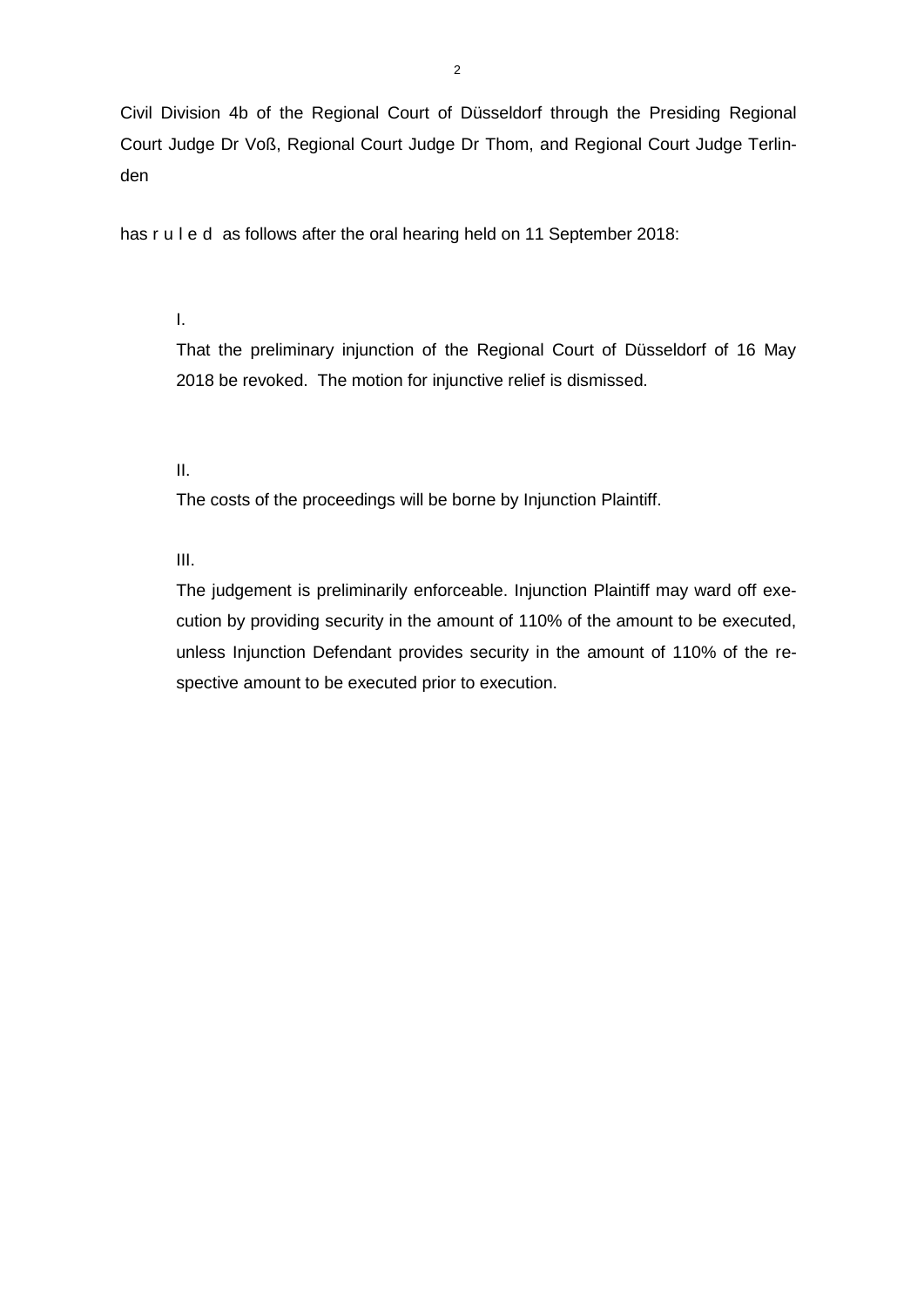## Facts of the case

Injunction Plaintiff is suing Injunction Defendant for an injunction due to alleged infringement of the supplementary protection certificate DE 12 2004 000 026.1 (hereinafter referred to as: Injunction Certificate II).

Injunction Plaintiff was the holder of the European Patent EP 0 720 599 B1 (hereinafter referred to as: "Basic Patent", cf. Exhibits HL 5, 5a), granted in English with effect for the Federal Republic of Germany, which was filed on 14 September 1994 while claiming a priority date of 21 September 1993. The granting of the Basic Patent was published on 19 May 1999. The Basic Patent expired on 14 September 2014. The Basic Patent concerns the hydroxy-substituted azetidinone compound ezetimibe, or pharmaceutically acceptable salts thereof, and the combination of ezetimibe with a cholesterol synthesis inhibitor.

Claims 1 and 8 of the Basic Patent read:

1. Compound represented by the formula



or a pharmaceutically acceptable salt thereof, wherein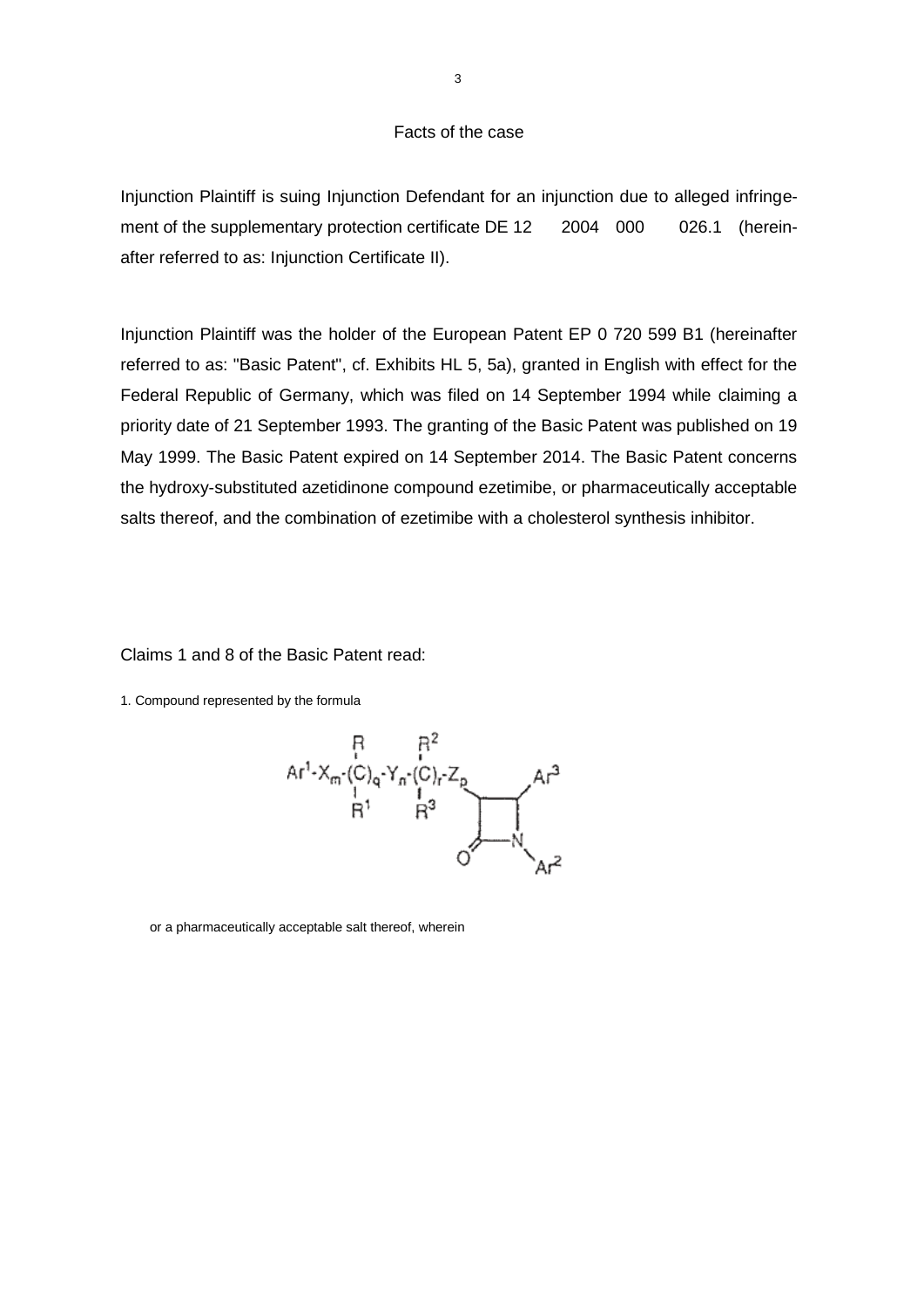Ar 1 and  $Ar^2$  are selected independently from the group consisting of aryl and  $R^4$ -substituted aryl,

 $Ar<sup>3</sup>$  is aryl or  $R<sup>5</sup>$ -substituted aryl,

X, Y and *Z* are selected independently from the group consisting of -CH<sub>2</sub>. -CH(C<sub>1</sub>-C<sub>6</sub> alkyl)- and -C(di(C<sub>1</sub>-C<sub>6</sub>) alkyl),

R and R<sup>2</sup> are selected independently from the group consisting of  $\cdot$ OR<sup>6</sup>, O(CO)R<sup>6</sup>, -O(CO)R<sup>9</sup> and -O(CO)NR<sup>6</sup>R<sup>7</sup>,

 $R<sup>1</sup>$  and  $R<sup>3</sup>$  are selected independently from the group consisting of hydrogen, C<sub>1</sub> -C<sub>6</sub> alkyl and aryl

q is 0 or 1; r is 0 or 1; m, n and p are independently 0, 1, 2, 3 or 4; provided that at least one of q and r is 1, and the sum of m, n, p, q and r is 1, 2, 3, 4, 5 or 6; and provided that, when p is 0 and r is 1, the sum of *m,* q and n is 1, 2, 3, 4 or 5;

 $R^4$  is 1-5 substituents independently selected from the group consisting of C<sub>1</sub>-C<sub>6</sub> alkyl, -OR<sup>6</sup>, -O(CO)R<sup>6</sup>,-O(CO)OR<sup>9</sup>,-O(CH<sub>2</sub>)<sub>1</sub>-<sub>5</sub>-OR<sup>6</sup>, O(CO)NR<sup>6</sup>R<sup>7</sup>, -NR<sup>6</sup>R<sup>7</sup> -NR<sup>6</sup>(CO)R<sup>7</sup> -NR<sup>6</sup>(CO)OR<sup>9</sup>, -NR<sup>6</sup>(CO)NR<sup>7</sup>R<sup>8</sup> NR<sup>6</sup>SO<sub>2</sub>R<sup>9</sup> - $\mathsf{COOR}^6$ ,  $\mathsf{CONR}^6\mathsf{R}^7$ ,  $\mathsf{-COR}^6$ ,  $\mathsf{SO}_2\mathsf{NR}^6\mathsf{R}^7$ ,  $\mathsf{S}(\mathsf{O})_{0\cdot 2}\mathsf{R}^9$ ,  $\mathsf{O}(\mathsf{CH}_2)_{1\cdot 10}$ ,  $\mathsf{-COOR}^6$ ,  $\mathsf{O}(\mathsf{CH}_2)_{1\cdot 10}\mathsf{CONR}^6\mathsf{R}^7$ ,  $\mathsf{-}(\mathsf{C}_1\mathsf{-} \mathsf{C}_6$  alkylene)COOR $^6$ , -CH=CH-COOR $^6$ , -CF3,  $\text{CN}$ , NO<sub>2</sub> and halogen;

 $R^5$  is 1-5 substituents independently selected from the group consisting of OR<sup>6</sup>, -O(CR)R<sup>6</sup>, -O(CO)OR<sup>9</sup>, -O(CH $_2$ )1-5OR $^6$ , -O(CO)NR $^6$ R $^7$ , -NR $^6$ R $^7$ , -NR $^6$ (CO)R $^7$ , -NR $^6$ (CO)OR $^9$ , -NR $^6$ K $^8$ , -NR $^6$ SO $_2$ R $^9$ , -COOR $^6$ , - $\mathsf{CONR}^6R^7$ , -COR $^6$ , -SO $_2$ NR $^6R^7$ , S(O) $_{0\cdot 2}$ R $^9$ , -O(CH $_{2}$ ) $_{1\cdot 10}$ COOR $^6$ , -O(CH $_{2}$ ) $_{1\cdot 10}$ CONR $^6R^7$ , -C $_1$ C $_6$  alkylene)COOR $^6$ , and CH=CH-COOR $6$ ;

 $R^6$ ,  $R^7$  and  $R^8$  are independently selected form the group consisting of hydrogen, C<sub>1</sub>C<sub>6</sub>alkyl, aryl and arylsubstituted C<sub>1</sub>-C<sub>6</sub>alkyl, and

 $R^9$  is C<sub>1</sub>-C<sub>6</sub> alkyl, aryl or aryl-substituted C1-C6 alkyl, wherein aryl is phenyl, naphthyl, idenyl, tetrahydronaphthyl or indanyl.

8. Compound in accordance with claim 1, represented by the formula



or a pharmaceutically acceptable salt thereof.

In Claims 9 to 16, the combination of a compound of hydroxy-substituted azetidinones such as ezetimibe is protected with a cholesterol biosynthesis inhibitor. Specific inhibitors are named in Claim 17.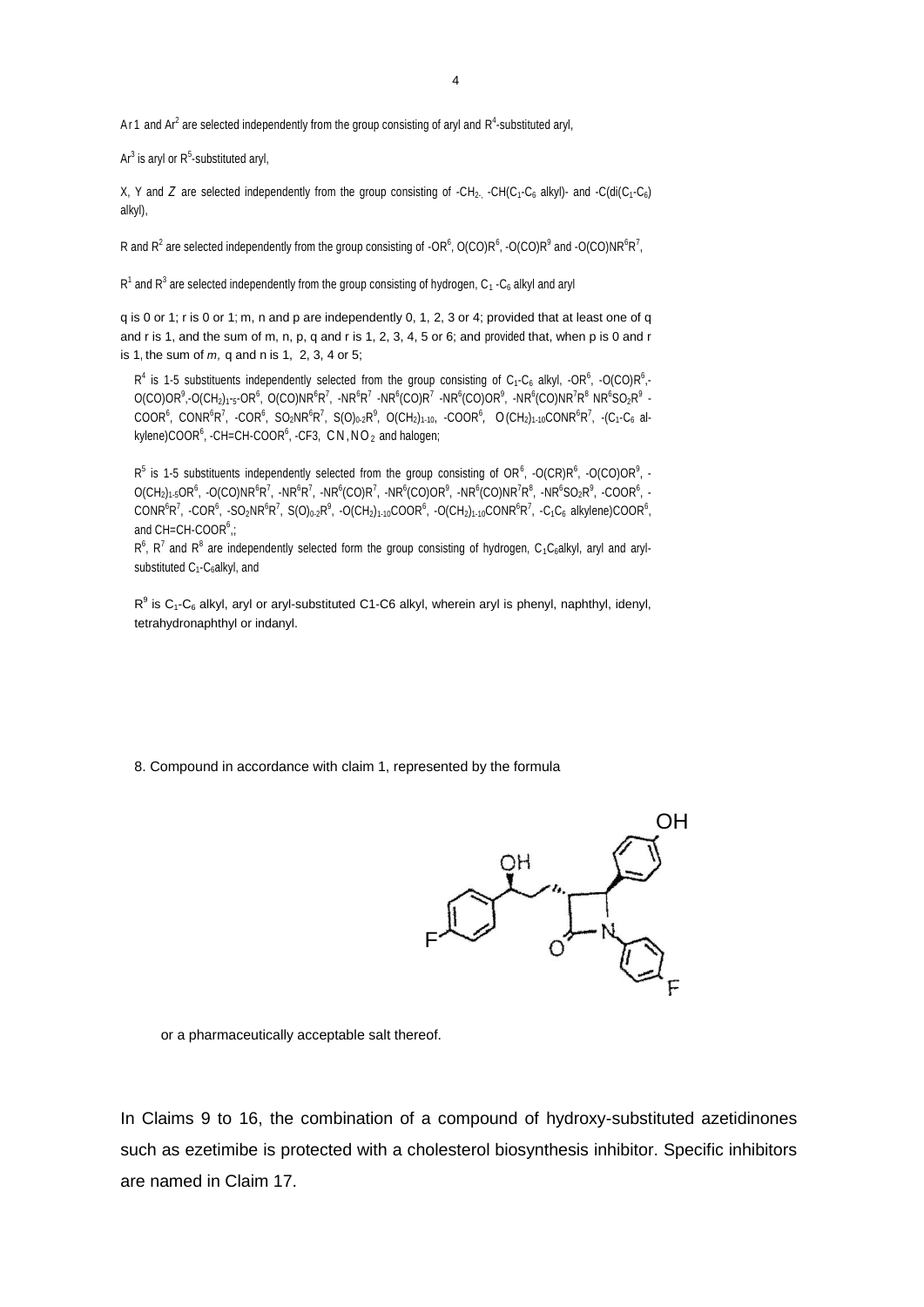Claim 9 reads:

A pharmaceutical composition for the treatment or prevention of atherosclerosis, or for the reduction of plasma cholesterol levels, comprising an effective amount of a compound as claimed in any one of claims 1 to 8, alone or in combination with a cholesterol biosynthesis inhibitor, in a pharmaceutically acceptable carrier.

## Claim 17 reads:

A pharmaceutical composition of claim 16 wherein the cholesterol biosynthesis inhibitor is selected from the group consisting of lovastatin, pravastatin, fluvastatin, simvastatin, CI-981, DMP-565, L- 659,699, squalestatin 1 and NB- 598.

After a merger with the original holder Schering Corp, Injunction Plaintiff is the holder of the Injunction Certificate II (since 18 June 2013, in any case), granted for the Basic Patent with effect for Germany. The Injunction Certificate II protects the product "ezetimibe or pharmaceutically acceptable salt thereof in combination with Simvastatin". It was applied for on 22 June 2004 and granted on 4 April 2005.

The approvals of Injunction Plaintiff's drugs INEGY®, GOLTOR®, VYTORIN® and ZE-KLEN®, which contain ezetimibe and simvastatin as their active ingredients, served as permits to bring those drugs onto the market on 2 April 2004.

The granting of Injunction Certificate II was published on 29 May 2005. Injunction Certificate II has been effective in the Federal Republic of Germany since 15 September 2014 and will presumably expire on 2 April 2019 (cf Exhibit HL 1). Multiple nullity actions against Injunction Certificate II are pending before the Federal Patent Court.

Moreover, Injunction Plaintiff's legal predecessor was the holder of the supplementary protection certificate DE 103 99 001.1 (not contested here) for the substance "ezetimibe or pharmaceutically acceptable salt thereof"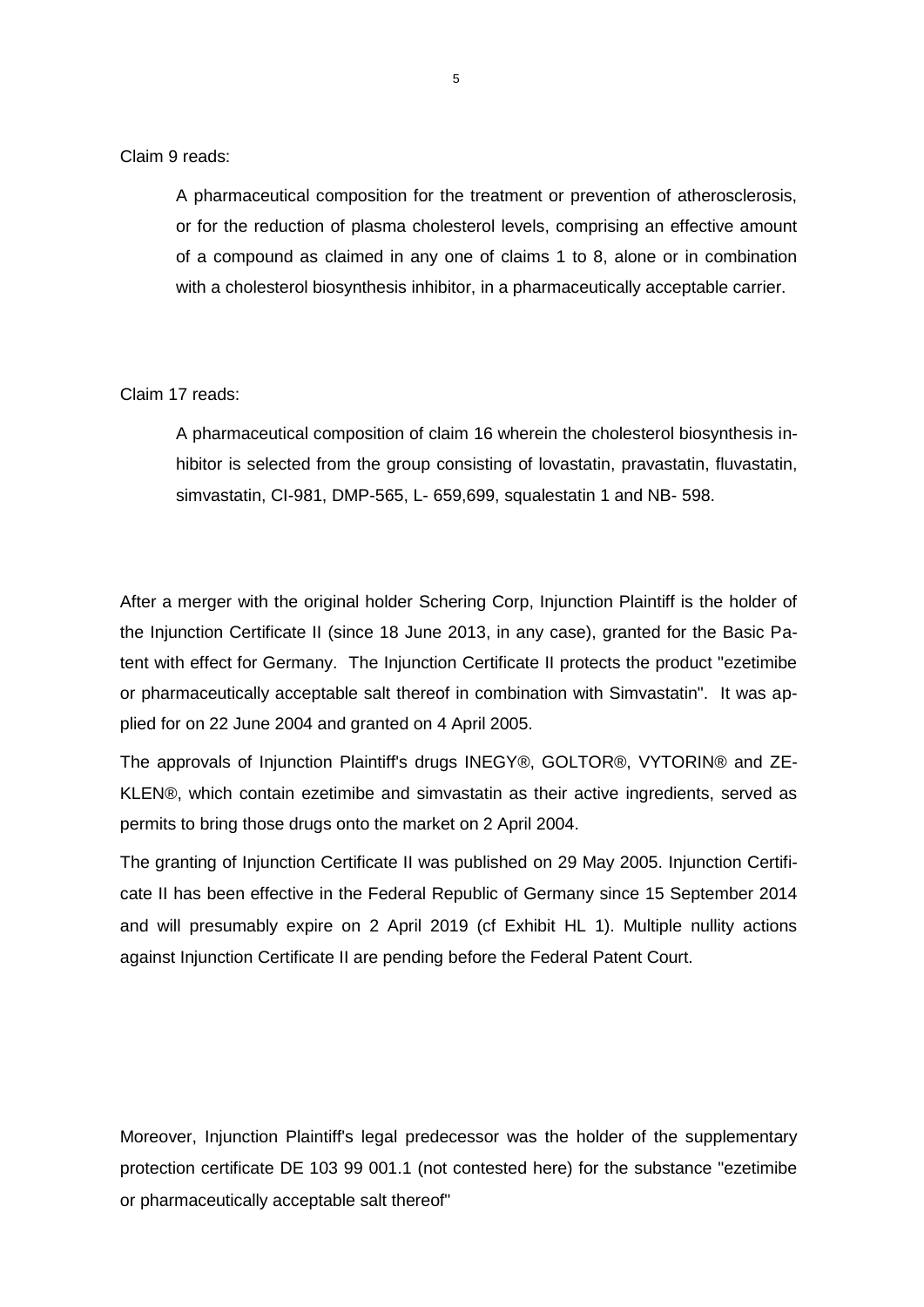(hereinafter referred to as: "Certificate I"). Certificate I was also registered on the basis of the Basic Patent. It was the basis of the permit for placing the active ingredient ezetimibe (EZETROL®) on the market. Its term ended on 17 April 2018.

Injunction Defendant is one of the largest manufacturers of generic drugs on the German pharmaceutical market. Injunction Defendant has already received a drug approval for its preparation ezetimibe/simvastatin ratiopharm (hereinafter referred to as: "challenged embodiment"), which constitutes a generic version of the preparation INEGY®. The challenged embodiment exists in four compositions, with 10 mg of ezetimibe and 10, 20, 40 or 80 mg each of simvastatin (cf Exhibit HL 9).

Regarding Injunction Plaintiff's written request to stop selling the challenged embodiment before the term of protection for Injunction Certificate II (cf. Exhibit HL 12) expired, Injunction Defendant did not react accordingly (cf. Exhibit HL 13), but pointed out that it believed the Injunction Certificate II was null and void.

Injunction Plaintiff believes that the legal validity of the injunction certificate is qualified as sufficiently certain. In particular, the injunction certificate is not null and void, because all the conditions of Article 3 of Regulation (EC) no. 469/2009 (hereinafter referred to as: SPC Regulation) were met.

The product claimed in the injunction certificate, the combination of ezetimibe and simvastatin as well as both single ingredients, are named in the claims of the Basic Patent (Art. 3 a) SPC Regulation). The combination of ezetimibe and simvastatin is an independent product for which no SPC has been granted (Art. 3 c) SPC Regulation): Before the priority date, the combination of statins (such as simvastatin) with other cholesterol reducing ingredients, such as the hydroxy-substituted azetidinones (such as ezetimibe), which have not been researched further to date, was not typical, due to the side effects which arose.

On 27 April 2018, Injunction Plaintiff learned from the journal "Deutsche Apotheker Zeitung" [German Pharmaceutical Newspaper] that the challenged embodiment in the version from 26 April 2018 was advertised as available "immediately". That party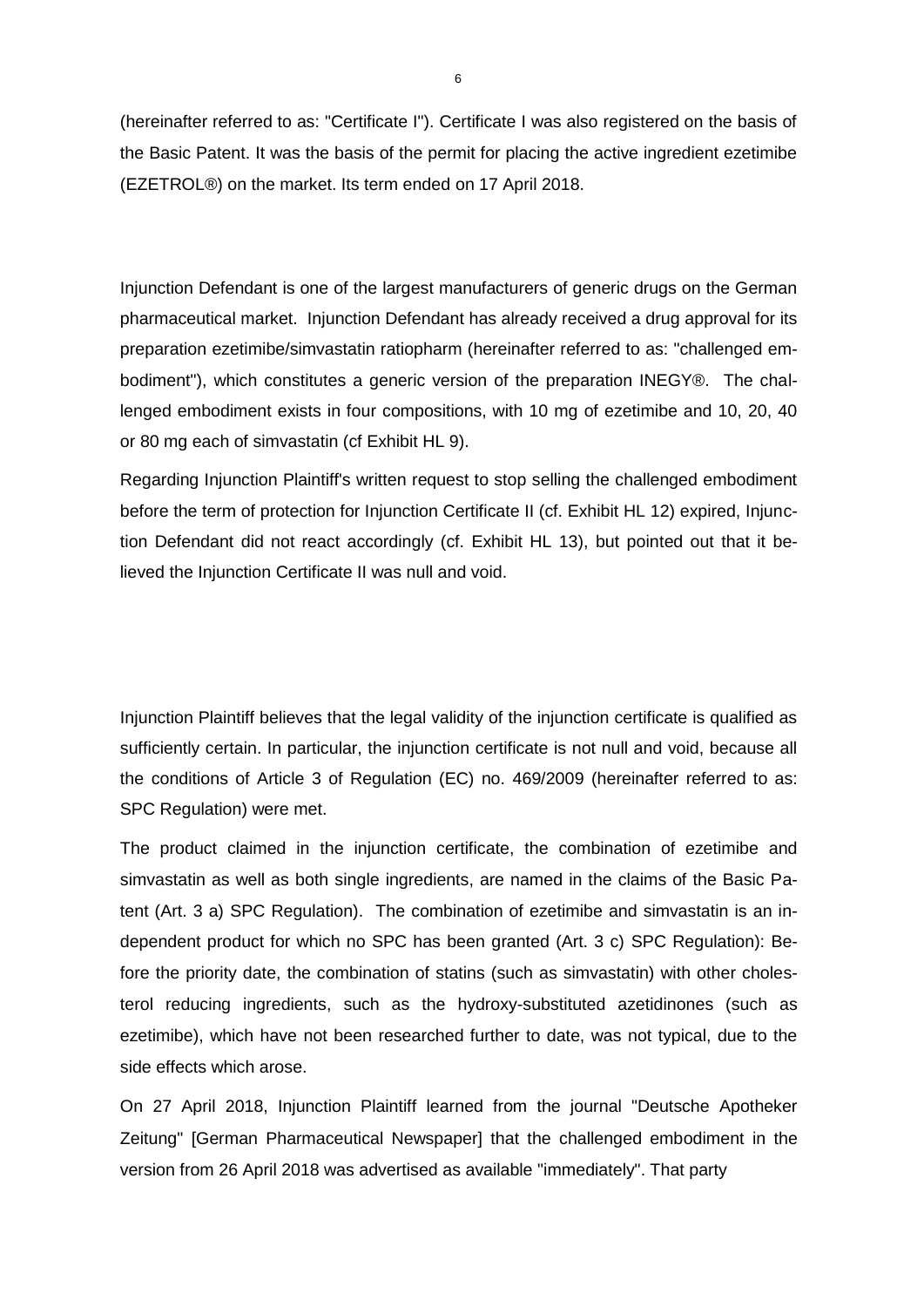then immediately filed the motion for injunctive relief.

At Injunction Plaintiff's request, the chamber granted a preliminary injunction with a resolution on 16 May 2018, which prohibited Injunction Defendant from offering drugs containing ezetimibe or pharmaceutically acceptable salts thereof in combination with simvastatin, especially the preparation ezetimibe/simvastatin ratiopharm, in the Federal Republic of Germany, bringing those drugs onto the market, using them, or introducing them or possessing them for the purposes mentioned. The preliminary injunction was delivered to Injunction Defendant's attorneys of record on 25 May 2018. With a pleading dated 2 July 2018, Injunction Defendant objected to the preliminary injunction.

#### Injunction Plaintiff requests that

the preliminary injunction of the Regional Court of Düsseldorf of 16 May 2018 be upheld.

## Injunction Defendant moves that

Injunction Plaintiff's request dated 14 May 2018 to issue a preliminary injunction be rejected and the preliminary injunction dated 16 May 2018 (File No. 4b O 37/18) be revoked.

Injunction Defendant believes that the Injunction Certificate II will not prove to be legally valid.

For an SPC to be granted for a combination of ingredients, that combination must be tied to an independent, central inventive step (core inventive advance) which goes beyond the normally protected mono-ingredient (Art. 3 c) SPC Regulation). Only such a product is entitled to compensation for the delay in commercial exploitation. To that end, the only thing that must be examined is whether the ingredient realises the Basic Patent's inventive concept. The invention's only subject matter lies in the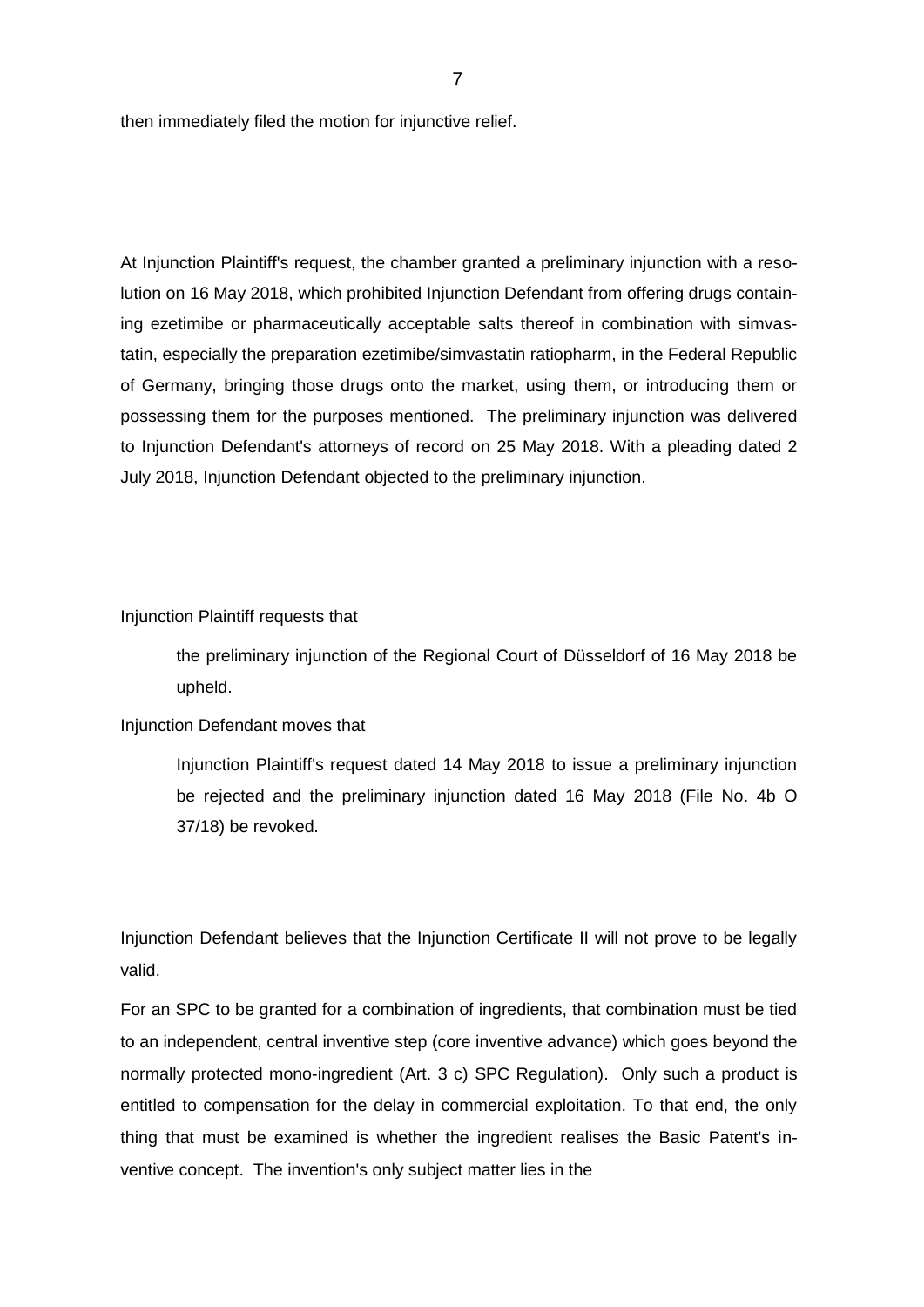provision of ezetimibe. Certificate I was already granted for that purpose. The combination of ezetimibe and simvastatin is not an additional independent subject matter of the invention of the basic patent. At no place in the Basic Patent are there any tests or experimental evidence of the effectiveness of such a combination. Apart from that, a trend for doctors to combine simvastatin with other ingredients existed before the priority date. Furthermore, it was already generally known that simvastatin inhibits the body's own cholesterol synthesis by inhibiting HMG-CoA-reductase and hence has a mode of action complementary to that of azetidinone derivatives (such as ezetimibe).

In addition, combining ezetimibe and simvastatin does not give rise to an additive effect.

Within the context of Art. 3a SPV-VO, it also depends on the two ingredients of the product reflecting the inventive core of the Basic Patent.

Moreover, the earlier, first approval for the drug EZETROL® from 2002 expressly included the combination of ezetimibe and simvastatin, so that the condition of Art. 3d SPC Regulation is no longer met.

And Injunction Plaintiff has lost the overwhelming number of parallel procedures abroad in Europe.

The exceptional circumstances required to grant the injunction would not be constituted. In particular, calculating any damage compensation claim of Injunction Plaintiff would not bring about great difficulties, since the revenues with drugs can be accessed in publicly accessible databases, and the damage incurred by Injunction Defendant would be significant and irreparable.

Ultimately, there is no urgency. Injunction Plaintiff must have known before 11 April 2018 that the challenged embodiment was listed in the Lauer-Taxe pharmaceutical database. This is revealed by an email of the IFA GmbH dated 11 April 2018. Injunction Plaintiff should have already taken action at this time.

To that extent, Injunction Defendant disputes for lack of actual knowledge that Injunction Plaintiff first learned on 11 May 2018 that the challenged embodiment was listed in the Lauer-Taxe pharmaceutical database.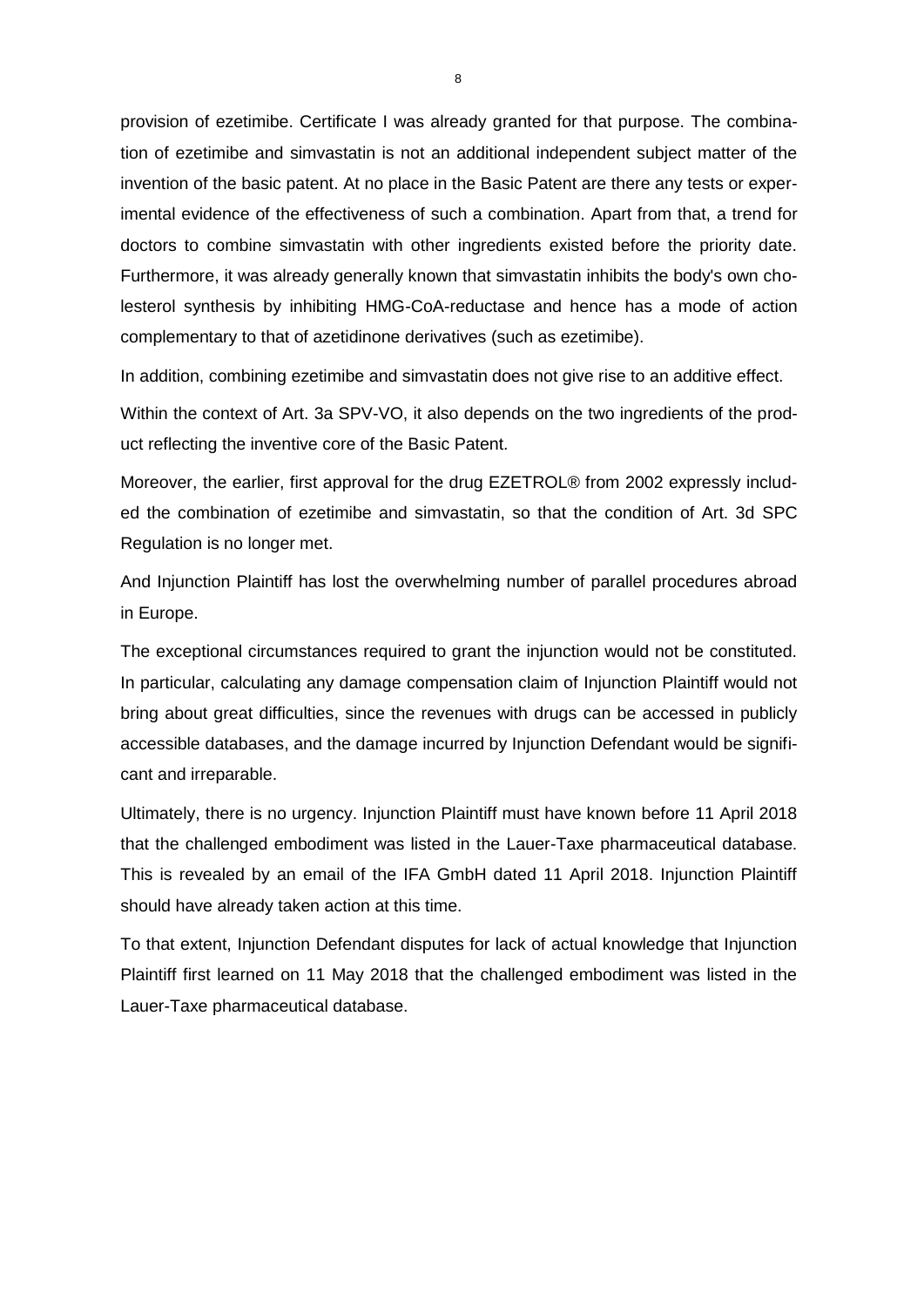As regards the further details of the matter and status of the dispute, reference is made to the pleadings exchanged between the Parties, along with the documents submitted for the record and the protocol of the oral hearing of 11 September 2018.

# Grounds for the decision

Following the admissible objection, the issued preliminary injunction must be dismissed.

During the further course of the proceedings, Injunction Plaintiff has failed to make any grounds for the injunction credible, Sections 935, 940 ZPO in conjunction with Sec. 139 para. 1 of the Patent Act (PatG) in conjunction with Art. 64 EPC in conjunction with Art. 5 SPC Regulation. It is true that Plaintiff has an injunction claim to a cease-and-desist action regarding the infringement of the Injunction Certificate II (under I). However, the Chamber believes that the injunction certificate will not prove to be legally valid, so there is no reason for the injunction (under II.). Therefore, we can find no overriding interest of Plaintiff in maintaining the injunction (under III.).

# I.

Plaintiff has an injunction claim to a cease-and-desist action regarding the infringement of the Injunction Certificate II, Section 139 para. 1 PatG in conjunction with Art. 64 EPC in

# 1.

The Basic Patent underlying Injunction Certificate II concerns an invention relating to pharmaceutically active substances that belong to the group of azetidinones, as well as the combination of a hydroxy-substituted azetidinone and a cholesterol biosynthesis inhibitor, to treat and prevent atherosclerosis. The azetidinones of the invention are hypocholesteremic agents, i.e. cholesterol-reducing agents (cf. Exhibit HL 5a, para. [0001]; hypercholesterolaemia leads to atherosclerotic coronary artery disease. Atherosclerosis is the main reason for illnesses of the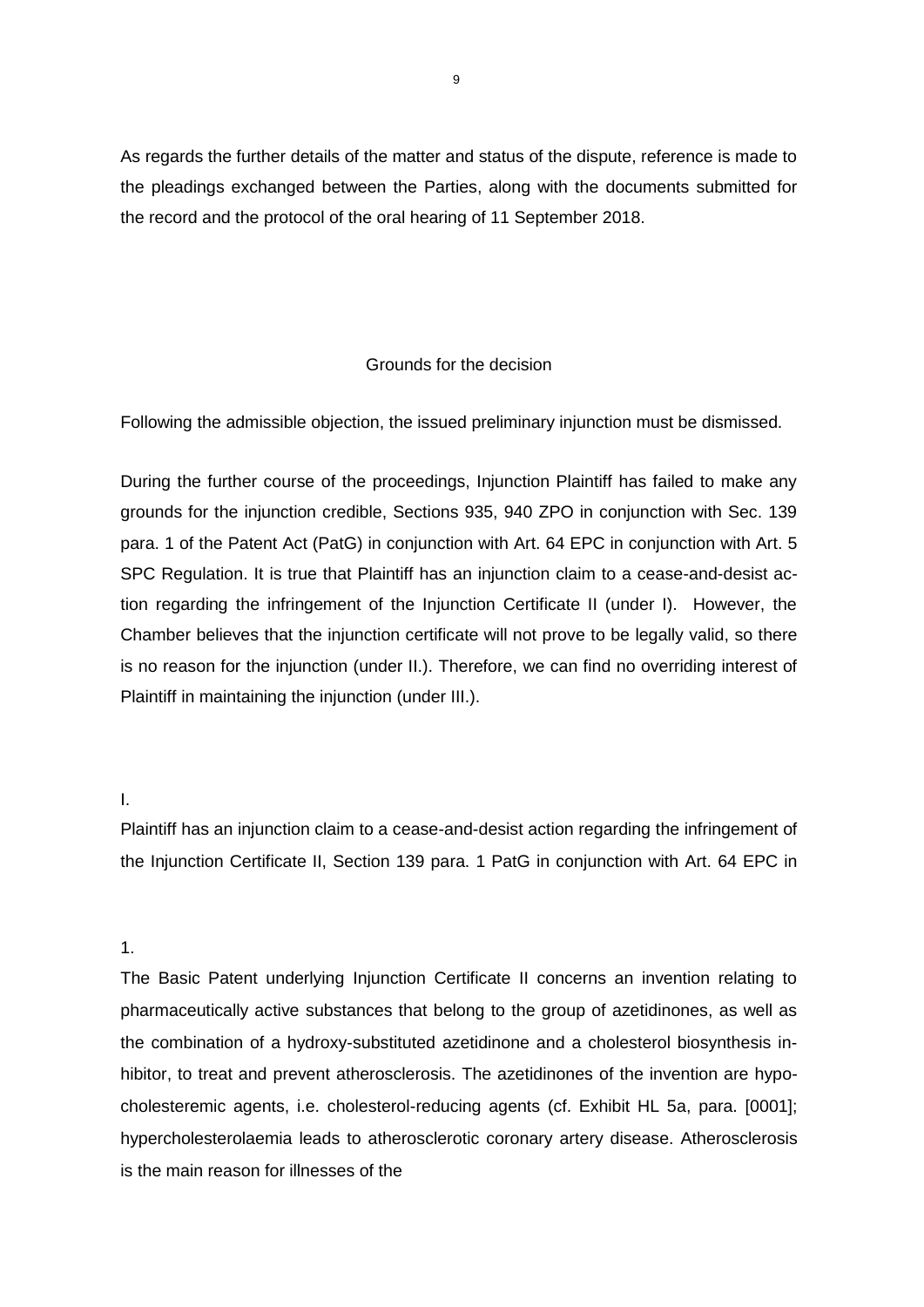coronary artery system and the most frequent cause of death in the Western world (cf. Exhibit HL 5a, paragraph [0002]). Therefore, the goal of the research is to prevent the formation of cholesteryl esters—the main way in which cholesterol accumulates in arterial walls—and reduce serum cholesterol (cf. Exhibit HL5a, paragraph [0003]). The human organ which is mainly responsible for balancing and regulating the cholesterol level is the liver. Among other things, it is responsible for building up (biosynthesis) and breaking down (catabolism) the cholesterol-containing lipoproteins in plasma. In the liver, lipoproteins of very low density are formed and eliminated. These are metabolised into lowdensity lipoproteins in the circulation system. The increase of low-density lipoproteins in plasma leads to increased atherosclerosis (Exhibit HL5a paragraph [0006]). If the intestinal absorption of cholesterol is reduced by a hypocholesteremic compound, less cholesterol will be added to the liver. This produces fewer lipoproteins of very low density, so, accordingly, fewer low-density lipoproteins can be formed through metabolism. At the same time, the unabated breakdown of low-density lipoproteins in the liver (catabolism) causes the plasma's cholesterol level to sink (cf. Exhibit HL5a, paragraph [0007]). The Basic Patent protects new hypocholesteremic compounds known as "hydroxy-substituted azetidinone compounds", which inhibit the absorption of cholesterol through the intestines and significantly reduce the formation of hepatic cholesterol esters (cf. Exhibit HL 5a, paragraph [0009] ff.), especially the active ingredient ezetimibe. Moreover, the Basic Patent protects a combination of hypocholesteremic compounds (which inhibit the absorption of cholesterol through the intestines) and statins (which inhibit cholesterol biosynthesis) (cf. Exhibit HL 5a, paragraph [0027]).

Claim 1 of the Basic Patent comprises a group of substances which feature the characteristic 4-azetidinone ring. The general formula in claim 1 of the Basic Patent includes ezetimibe in general. Dependant claims 7 and 8 identify ezetimibe specifically. Ezetimibe is illustrated through the structural formula in claim 8 (see above). Furthermore, the Basic Patent claims the combination of a compound in accordance with claims 1 to 8—hydroxysubstituted azetidinones such as ezetimibe—with an inhibitor of cholesterol biosynthesis (statin), claims 9 and 12 to 18. Claim 17 addresses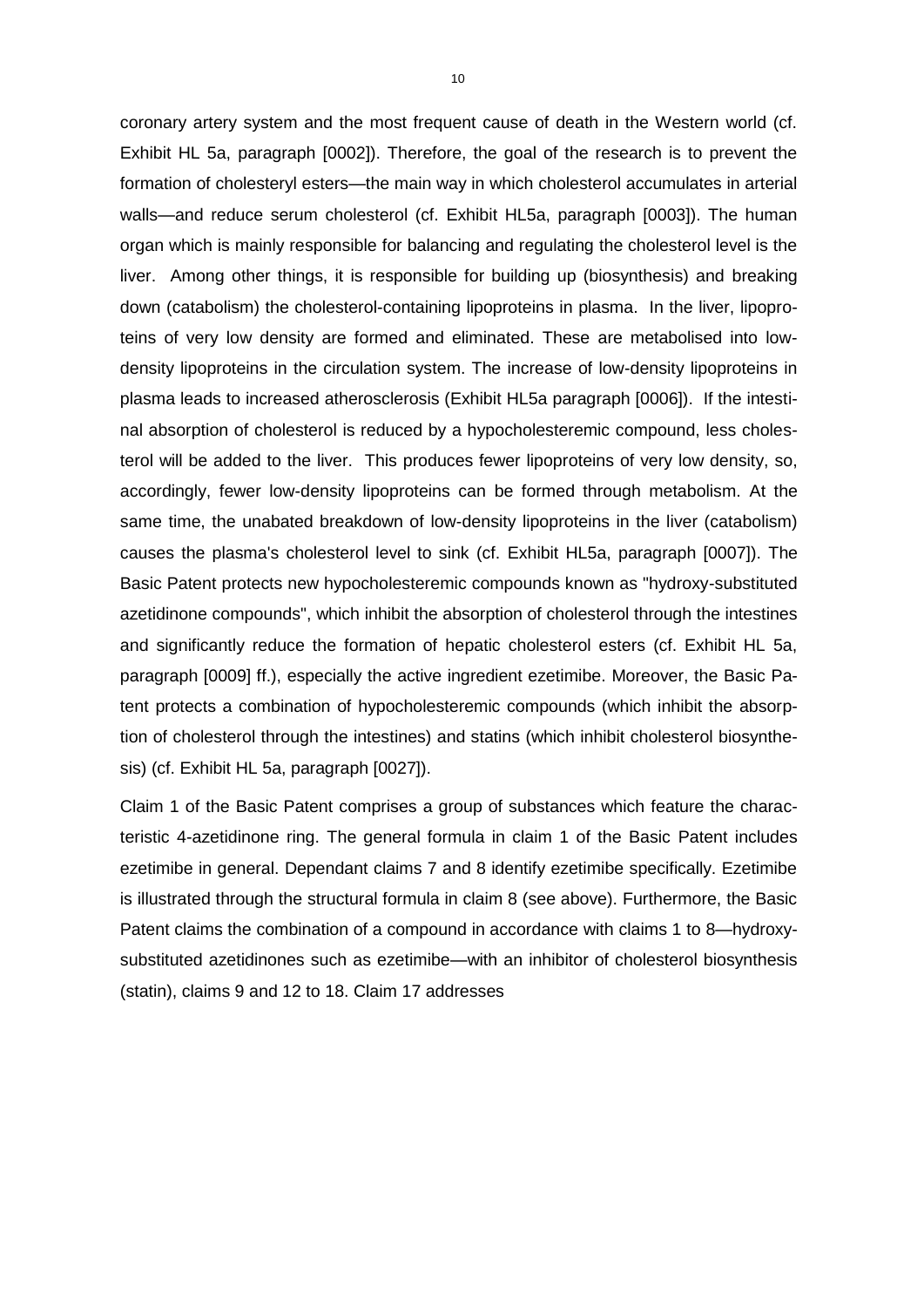a selected group of cholesterol biosynthesis inhibitors, including simvastatin.

Certificate I was granted for the product ezetimibe or pharmaceutically acceptable salts thereof. Injunction Certificate II, which is still in effect and forms the subject matter of this dispute, was granted for the product ezetimibe or pharmaceutically acceptable salts thereof in combination with simvastatin. 2.

It is undisputed that the challenged embodiment is a drug which combines the ingredients ezetimibe and simvastatin and is protected by the Injunction Certificate II. Therefore, the injunction certificate has been breached. Furthermore, the risk of repetition needed for the cease-and-desist claim also exists, since Injunction Defendant has already offered the challenged embodiment for the purposes of Sec. 9 PatG.

Moreover, Injunction Plaintiff has failed to make a reason for the injunction credible.

#### 1.

The issuance of an injunction can only be considered if both the issue of a patent infringement and the validity of the protective right on which the injunction is based ultimately have to be answered in favour of Injunction Plaintiff so that an erroneous decision cannot seriously be expected that may have to be revised in subsequent main proceedings. Normally, this can only be expected if the injunction patent has already survived opposition or nullity proceedings in the first instance.

In order to make a protective right for which an injunction is sought suitable for preliminary injunction proceedings, a positive decision regarding legal validity made by the competent opposition or nullity courts having the relevant technical knowledge is generally required. However, such a decision can be dispensed with in special cases, according to local established case law (cf. to that end Higher Regional Court of Düsseldorf, GRUR-RS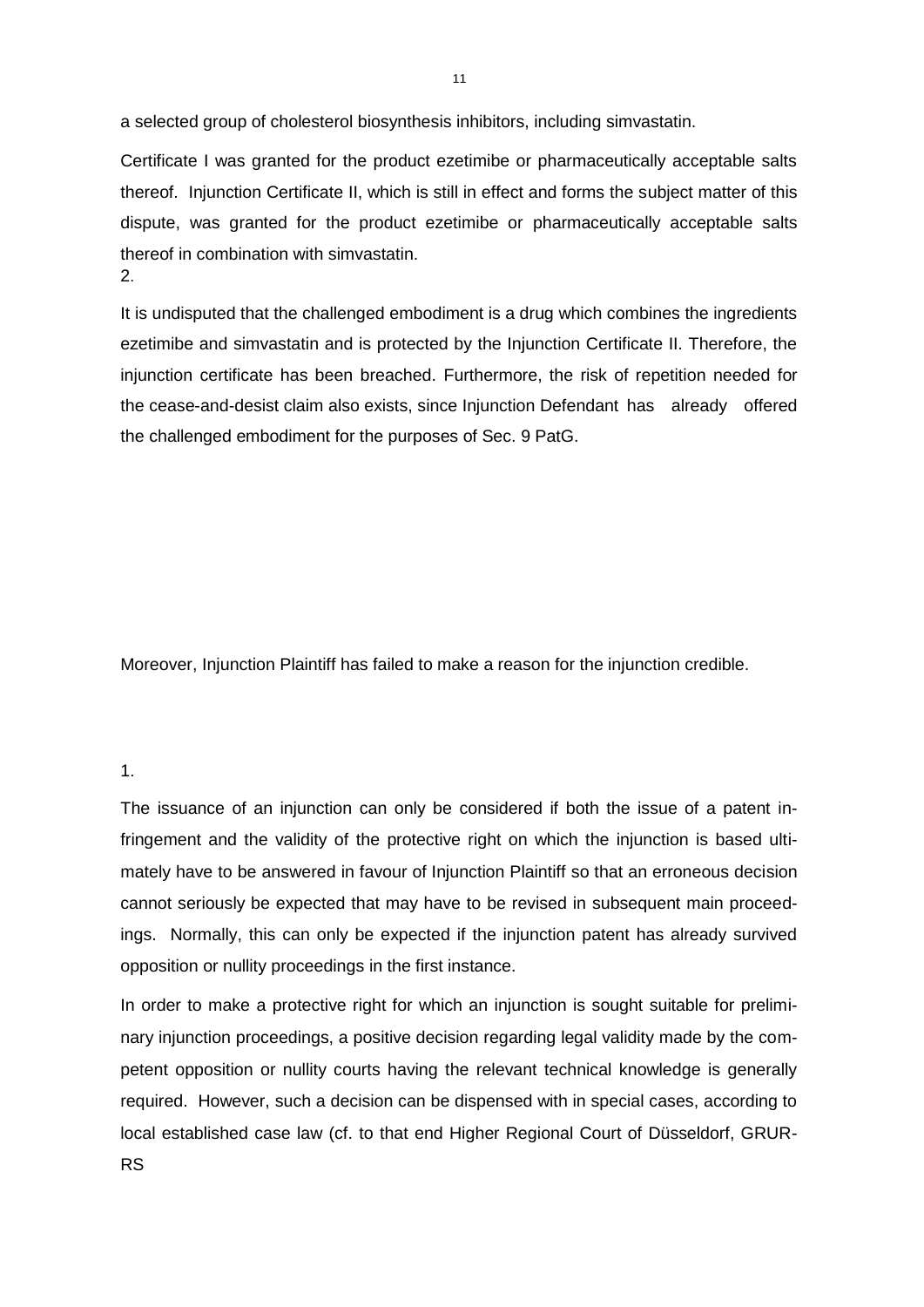2018, 1291 - Rasierklingeneinheit). A "special case" can be assumed, for example, if (considering the market situation or the imminent disadvantages arising from the breach of the protective right) extraordinary circumstances are constituted which make it unfeasible for Injunction Plaintiff, as an exception, to wait for the outcome of the pending opposition or nullity proceedings (Higher Regional Court of Düsseldorf I-2 U 17/17, judgement from 14.12.2017).

Such a circumstance is usually the case during infringement proceedings involving generic drug manufacturers (cf. Higher Regional Court of Düsseldorf, GRUR-RR 2013, 236 - Flurpirtin- Maleat). Therefore, the Higher Regional Court of Düsseldorf considers the damage caused by generic drug manufacturers if the patent is later upheld to be enormous and, due to the drop in prices, irreparable, whereas an unjustified injunction can result merely in an illegal prohibition of market entry, which can be fully compensated by damage compensation claims, whereby, aggravating the situation, the generic drug manufacturer has generally incurred no economic risks through its market presence, but was able to benefit from the clinical tests and market establishment of the plaintiff's preparation (cf. Higher Regional Court of Düsseldorf, BeckRS 2016, 06353). Therefore, a prohibitory order must be issued, even if no previous ruling has been made in opposition or nullity proceedings, if the infringement court (due to the estimation possible for that court in light of the technical materials concerned) is convinced, within the meaning of sufficient credibility, that the protective right upon which the injunction is based is legally valid, since the lack of patentability will not allow the object of the protective right's invention to be determined. To that end, from the viewpoint of the infringement court, either the better argument must speak for patentability, so that it can be affirmed, or the question of patentability must remain at least unclarified considering the distribution of the burden of proof in the legal validity proceedings, so that the infringement court, if it had to decide the matter instead of the Patent Office or Federal Patent Court, would have to affirm its legal validity (Higher Regional Court of Düsseldorf, BeckRS 2016, 06353).

These principles must also be transferred to the situation of an injunction certificate whose legal validity is contested, since its normal purpose is to extend the Basic Patent to compensate for the virtual reduction of the duration due to lengthy drug approval procedures, and to give the certificate holder the opportunity to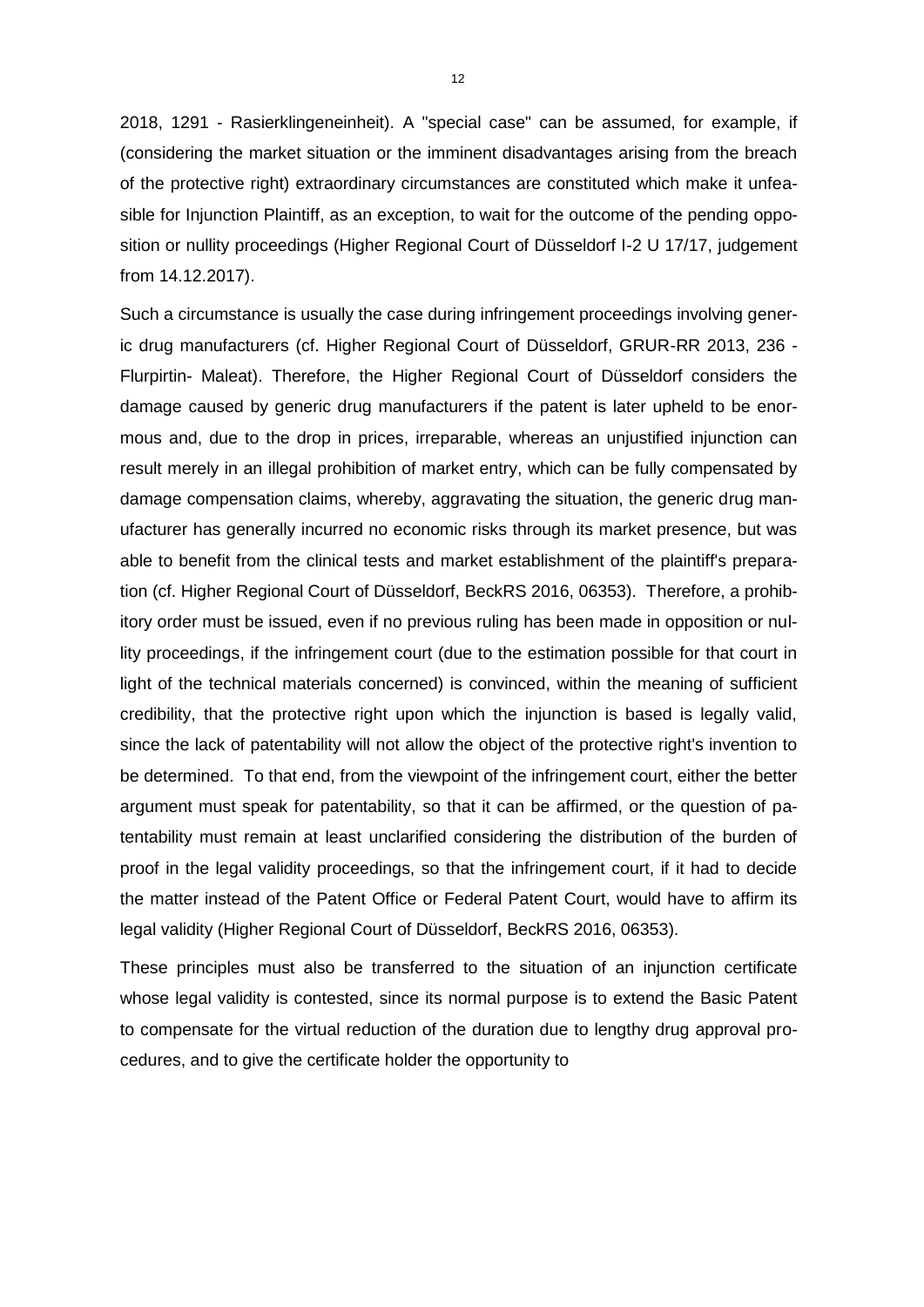amortize its research investments (cf. recital (4) of the SPC Regulation). The risk distribution previously depicted applies to the situation of the injunction certificate similarly.

# 2.

Judging by these principles, the Chamber is convinced that the Injunction Certificate II will not prove to be sufficiently legally valid. The odds are that the Injunction Certificate II will be declared null and void, Art. 15 Abs. 1 a) SPC Regulation. Although the contested product ezetimibe in combination with simvastatin is protected by the Basic Patent (Art. 3 a SPC Regulation; see a), a certificate—Certificate I—has already been granted to that end. This means that the condition of Art. 3 c) SPC Regulation has not been met. The case law of the CJEU establishes the certificate-specific requirements of the invention's core as part of Art. 3 c) SPC Regulation. The combination ezetimibe/simvastatin does not constitute the invention's core under the Basic Patent (see b).

#### a)

The product "ezetimibe or pharmaceutically acceptable salts thereof in combination with simvastatin" is protected by the Basic Patent, which was in effect on the date on which the Injunction Certificate II was filed.

### aa)

The contested combination of the ingredients ezetimibe and simvastatin constitutes a "combination of active ingredients" for the purposes of Art. 1 b) SPC Regulation. "Active ingredients" are substances intended to be used as medically effective components when drugs are manufactured, or to become medically effective components of those drugs when they are used during the drug manufacturing process (Sec. 4 para. 19 of the Medicinal Products Act). Both ezetimibe and simvastatin are used as active pharmaceutical ingredients in the preparation INEGY®. To this extent, the contested combination of active ingredients is a product for the purposes of Art. 1 b) SPC Regulation.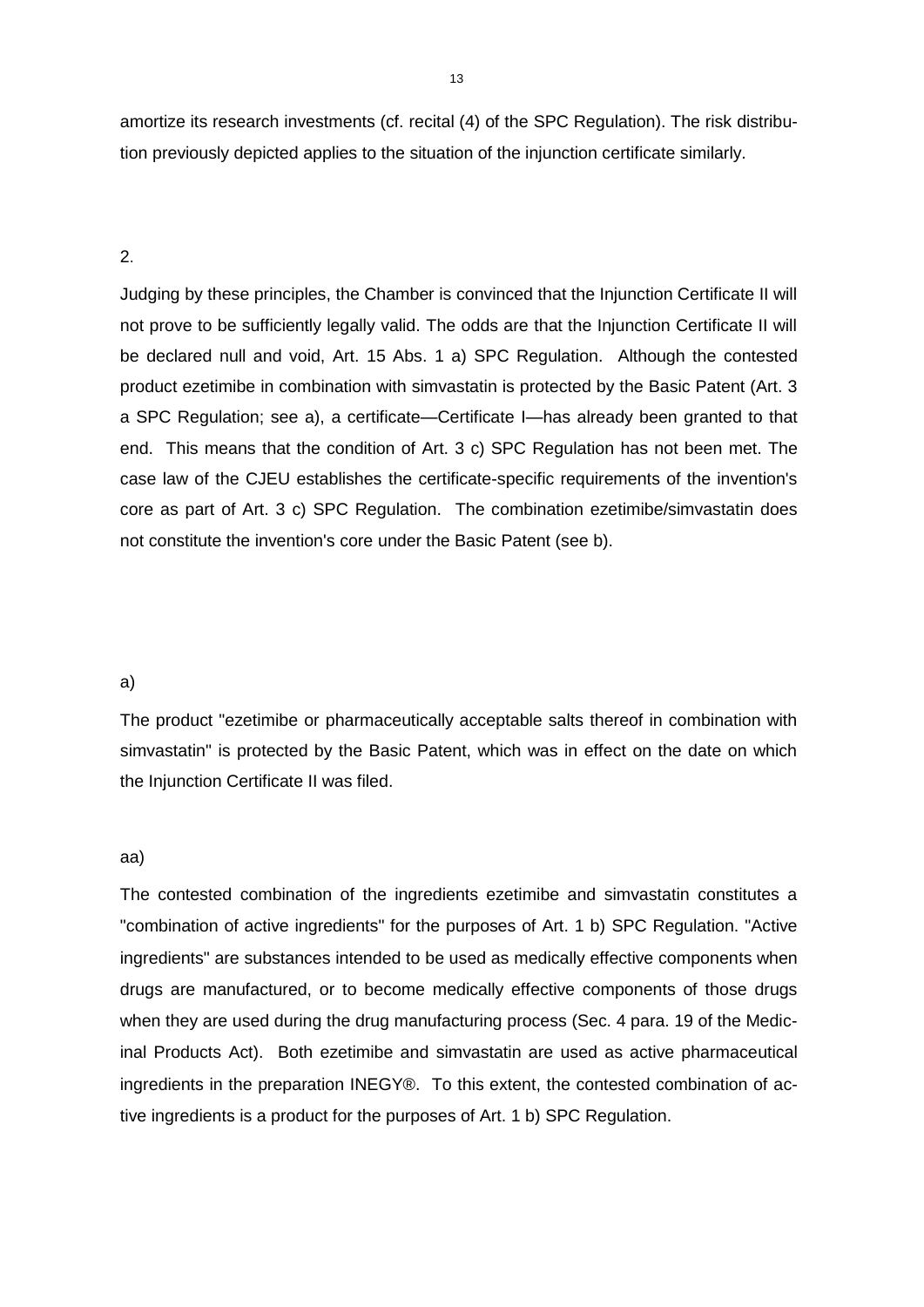bb)

This product must be protected by a Basic Patent which was in effect when the injunction certificate was filed (Art. 3a SPC Regulation). This means that a Basic Patent is a patent that protects a product as such (Art. 1c)).

In recent years, the CJEU has been involved in various questions referred with interpreting the product protected by a Basic Patent as such. Among national states and the authorities and courts concerned there with the individual cases at hand, there is still disagreement regarding the understanding of the CJEU, which is evident not least from these proceedings.

Based on the current case law of the CJEU, the Chamber comes to the following understanding regarding Art. 3 a) SPC Regulation: a product for the purposes of Art. 3 a) SPC Regulation is protected by a Basic Patent as long as the patent claims necessarily and specifically relate to this product, even if it is not expressly mentioned in the claims. For the purposes of this provision, a product consisting of multiple active ingredients with a combined effect is protected by an effective Basic Patent if the claims of that Basic Patent necessarily and specifically relate to the combination of active ingredients of which the product consists, even if they are not expressly mentioned. So from the viewpoint of the person skilled in the art, and according to the prior art on the submission date or the priority date of the Basic Patent, the combination of active ingredients must necessarily be included in the invention protected by the patent in light of the patent's description and drawings, and each active ingredient must be specifically identifiable in light of all the information disclosed by the patent (cf. CJEU, judgment of 25 July 2018 - C-121/17, Teva/Gilead). The test of whether the combination is necessarily included in the invention protected by the patent is to be made in accordance with Art. 69 EPC and the written report about its interpretation (cf. CJEU, GRUR 2014, 163 - Eli Lilly/HGS). To this extent, the CJEU continues its case law in the case "Medeva", according to which the combination of active ingredients must be specified in the claims of the Basic Patent (cf. CJEU, GRUR 2012, 157 - Medeva). The Basic Patent and its claims must be interpreted, and it must be determined to what extent the combination of active ingredients is protected by the Basic Patent as a subject matter of the invention. In so doing, it is not ruled out that a Basic Patent might protect multiple, different products (cf. CJEU, GRUR 2014, 157 -

14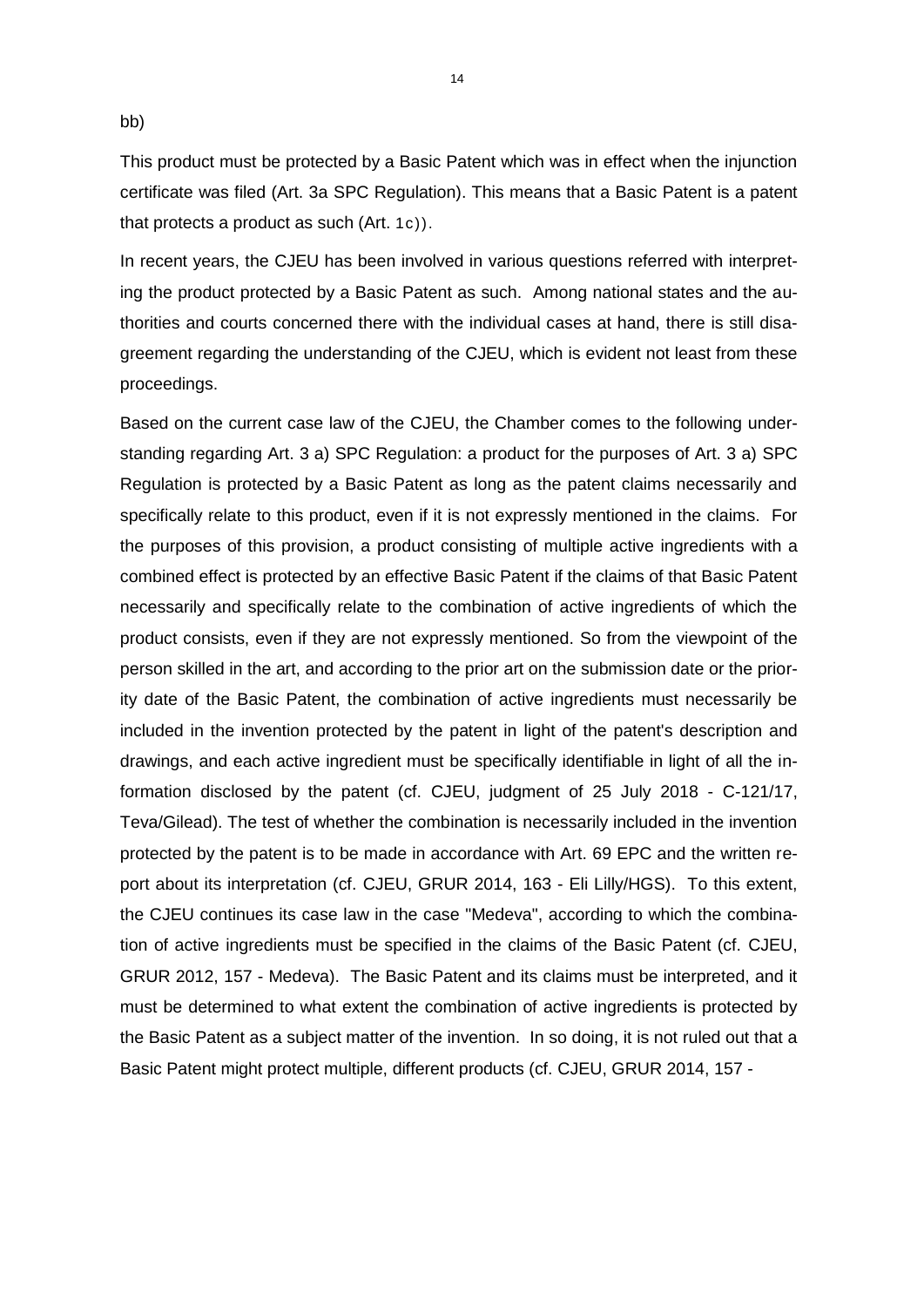Actavis/Sanofi, marg. no. 29). The Chamber does not infer from the ruling Actavis/Sanofi (CJEU, GRUR 2014, 157 - Actavis/Sanofi) any superordinate examining step within the framework of Art. 3 a) SPC Regulation, according to which the combination must be examined for its core inventive advance (cf. Meier-Beck, GRUR 2018, 257; elsewhere BPatG, GRUR 2014, 1073 - Telmisartan). This is already spoken against by the fact that the inventive step affects patentability, which can be judged exclusively on the basis of national law or European contract law (cf. Schlussanträge Wathelet dated 25 April 2018, Legal Matter C- 121/17, Teva/Gilead).

In any case, as far as the requirements of Art. 3 a) SPC Regulation are concerned, the Chamber does not deviate from the opinion of the 4th Nullity Senate of the Federal Patent Court (cf. BPatG, resolution dated 28 August 2017, File No. 4 Ni 20/17, Exhibit HL 14). In another case concerning a combination of active ingredients, the Senate states that, in its opinion, the product or active ingredient or combination of active ingredients must recognisably form the subject matter of the invention, which must be determined through interpretation. To this end, in turn, the technical teachings specifically embodied in the claim are crucial, as the person skilled in the art would understand if observing without bias the patent specification while drawing on his pre-understanding and the overall disclosure (Exhibit HL 14, p. 18).

Regarding the prerequisite of Art. 3a SPC Regulation, the Senate distinguishes between two partial aspects which it considers decisive when determining whether a combination of active ingredients constitutes a product that is protected by an effective Basic Patent: first, the pharmaceutical conditions under which (a) a product can be specified by interpretation as a subject matter of the invention; and second, the patent-law criteria according to which (b) the active ingredient should be specified (cf. Exhibit HL 14, p. 22). The Senate understands among the necessary pharmaceutical prerequisites that if the active ingredient is only functionally outlined, it should be deemed protected by the Basic Patent only if the active ingredient objectively falls under the umbrella term, and it can be simultaneously ruled out that other active ingredients might also constitute the same type of representatives of the umbrella term although they do not share the specific pharmaceutical qualities of the active ingredient designated (cf. Exhibit HL 14, p. 24). As the specific medicinal effect of the designated active ingredient increases, the Senate believes that the opportunity wanes to consider that ingredient as sufficiently functionally outlined through a broad umbrella term. In a second step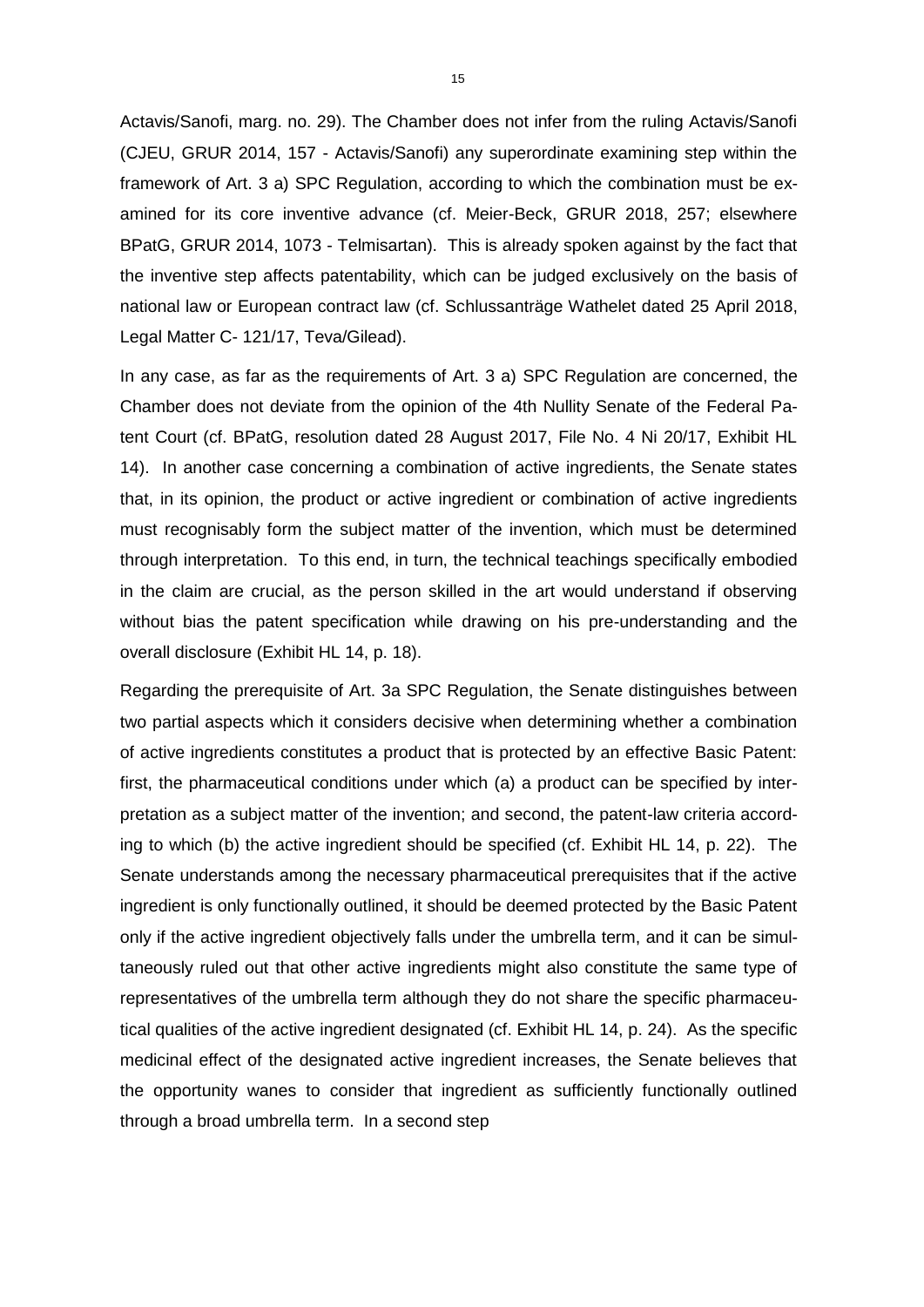it must be determined in accordance with common principles of interpretation whether the sufficiently specified active ingredient is to also be recognised as a protected subject matter of the invention. Whether the technical teachings make a statistic or dynamic statement must be examined (cf. Exhibit HL 14, p. 27). The latter is the case if the inventive content already lies in the generic teachings of the use of a certain group of active ingredients, whereby the Senate supports itself on the decision "Dipeptidyl-Peptidase-Inhibitoren" of the BGH (BGH, GRUR 2013, 1210).

In the case at hand, it must already be considered at this point that, unlike the case to be assessed by the 4th Nullity Senate, the active ingredient simvastatin can be understood not only as included in the umbrella term cholesterol biosynthesis inhibitor in claim 9, but, beyond that, is specifically named in claim 17.

## dd)

The claims of the Basic Patent specifically refer to the combination of ezetimibe with simvastatin. The very wording of claim 9 explicitly involves a pharmaceutical composition consisting of ezetimibe (claim 8) in combination with a cholesterol biosynthesis inhibitor. The cholesterol synthesis inhibitor is further specified in claim 16 as an inhibitor selected from the group consisting inter alia of HMG-CoA-reductase inhibitors. Claim 17 further specifies the inhibitor as simvastatin, which is explicitly named from the group of HMG-CoA-reductase inhibitors along with nine other statins.

The person skilled in the art would infer from the general description (paragraph [0027], Exhibit HL 5a (= paragraph [0016], Exhibit HL 5)) that the invention also refers to a procedure to reduce the plasma's cholesterol level and a treatment procedure to prevent atherosclerosis. The procedure consists of administering a combination of a cholesterol absorption inhibitor in the form of a hydroxy-substituted azetidinone of Formula I and a cholesterol biosynthesis inhibitor to a mammal needing such treatment. The same paragraph re-emphasises the "combined use" of the cholesterol absorption inhibitor with a cholesterol biosynthesis inhibitor. In the following paragraph [0028] (= paragraph [0017]), the patent names another aspect of the invention: the pharmaceutical composition, comprising a quantity of a cholesterol absorption inhibitor in the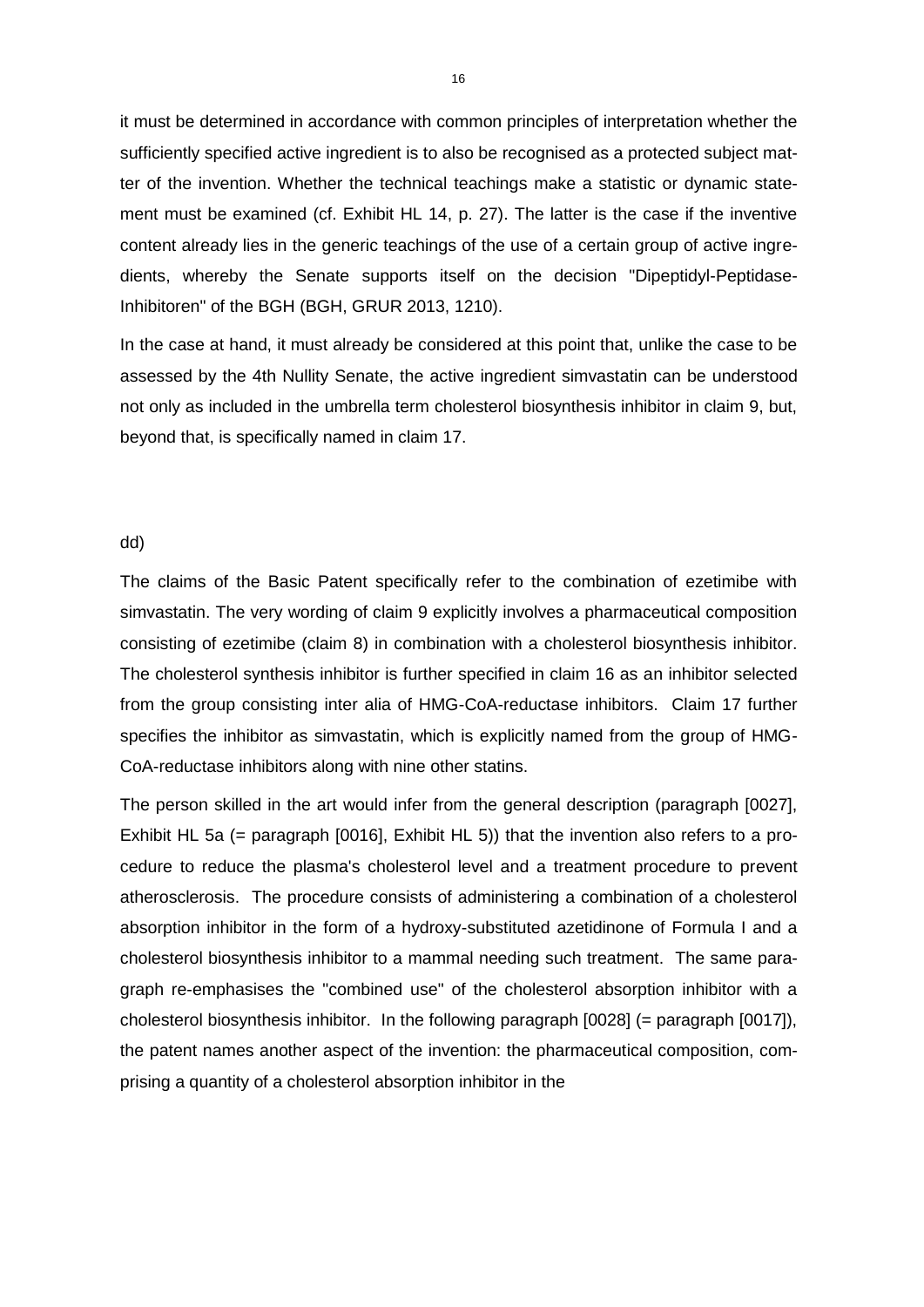form of a hydroxy-substituted azetidinone of Formula I, a cholesterol biosynthesis inhibitor and a pharmaceutically acceptable carrier. This combination is already addressed in paragraph [0001] up to the pharmaceutical carrier. In paragraph [0049] (= paragraph [0028]), the person skilled in the art learns that one example of a HMG-CoA-reductase inhibitor is the active ingredient simvastatin, which is even preferred. In paragraph [0093] (= paragraph [0066]), the Basic Patent suggests a dosage for HMG-CoA-reductase inhibitors normally considered to be once or twice a day, 10 to around 40 mg per dose, which would equal a daily dose of 10 to 80 mg.

Thus, the Basic Patent addresses the specific combination of active ingredients both in the claims and in the description. From the prior art that the Basic Patent addresses in paragraph [0008], the person skilled in the art is aware that statins—such as HMG-CoAreductase inhibitors—represent an effective way to reduce plasma cholesterol. To this extent, it is clear to the person skilled in the art according to his expert knowledge that using simvastatin as a statin competitively inhibits a liver enzyme (HMG-CoA-reductase) which is responsible for the speed of the cholesterol biosynthesis. The inhibition, by using high regulation and reduced breakdown of the LDL receptors in the liver, causes the LDL cholesterol to be removed from the circulatory system (cf. privately obtained expert opinion Assmann dated 24 August 2015, marg. no. 26, Exhibit HL 6a; privately obtained expert opinion Assmann dated 22 May 2018, marg. no. 26, Exhibit HL 18a). Due to his general expert knowledge, the person skilled in the art was also aware of the risk that monotherapy with statins entails: side effects such as liver damage and the destruction of muscle fibres (cf. privately obtained expert opinion Assmann dated 24 August 2015, marg. no. 30, Exhibit HL 6a; privately obtained expert opinion Assmann dated 22 May 2018, marg. no. 30, Exhibit HL 18a). He is also aware from the state of prior art that a reduction of intestinal cholesterol absorption will cause less cholesterol to be added to the liver (paragraph [0007], Exhibit HL 5a). Here, the active ingredient to be combined—the azetidinone ezetimibe (claim 8)—is used. Ezetimibe inhibits a special protein that settles mainly in the gastrointestinal tract, which leads to reduced intestinal intake of cholesterol (cf. privately obtained expert opinion Assmann dated 24 August 2015, marg. no. 35, Exhibit HL 6a). To this extent, the person skilled in the art will recognise that by combining the active ingredients ezetimibe and simvastatin, each will achieve an additive effect. Ezetimibe reduces the intake of LDL cholesterol in the gastrointestinal tract, and simvastatin is responsible for the increased breakdown of LDL cholesterol in the liver. The reduced amount which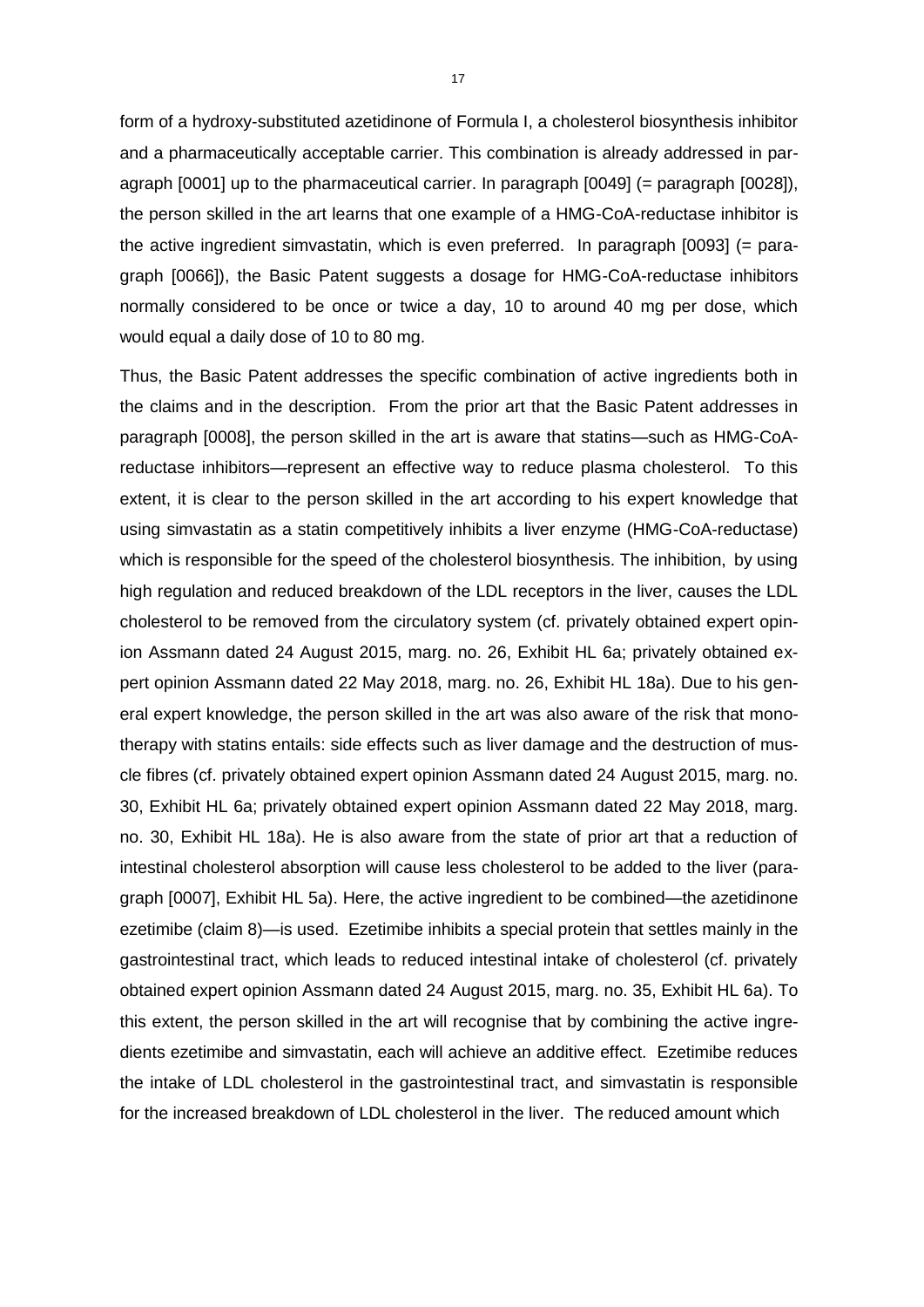is added to the liver and the accelerated breakdown in the liver strengthens the reduction of LDL cholesterol. Although this advantage is not explicitly named in the Basic Patent or experimentally proven, the person skilled in the art will recognise that the combination can strengthen reduction of LDL cholesterol.

Therefore, the contested combination constitutes a specific part of the technical teaching of the Basic Patent, and therefore a protected product in and of itself for the purposes of Art. 3 a) SPC Regulation. The Chamber does not currently expect the Federal Patent Court to reach another conclusion in its two-stage examination. If nothing else, because the objective medicinal requirements of a sufficient specification through the express mention of the active ingredient simvastatin have been fulfilled.

#### b)

However, the condition of Art. 3 c) SPC Regulation has not been met. Certificate I has already been granted for the contested combination of active ingredients ezetimibe and simvastatin, because ezetimibe represents the sole subject matter of the protected invention in a certificate-specific sense. The combination of the active ingredients ezetimibe and simvastatin does not constitute the core of the Basic Patent's technical teaching (see aa), which must be given a separate protection certificate (see bb). Neither does this assessment oppose the differentiated picture painted by the case law of the member states (see dd).

#### aa)

According to the purpose and rationale of the supplementary protection certificate, the regular term of the Basic Patent on which the granting of the certificate is based should be extended along with the certificate. With the supplementary protection certificate, only the de facto restoration of a sufficient period of effective protection of the Basic Patent is sought, in that, after the expiry of his patent, the holder is granted an additional period of exclusivity which is intended, at least in part, to compensate for the delay in the commercial exploitation of his invention that has occurred from the filing of the patent application until the granting of the first marketing authorisation for the European Union.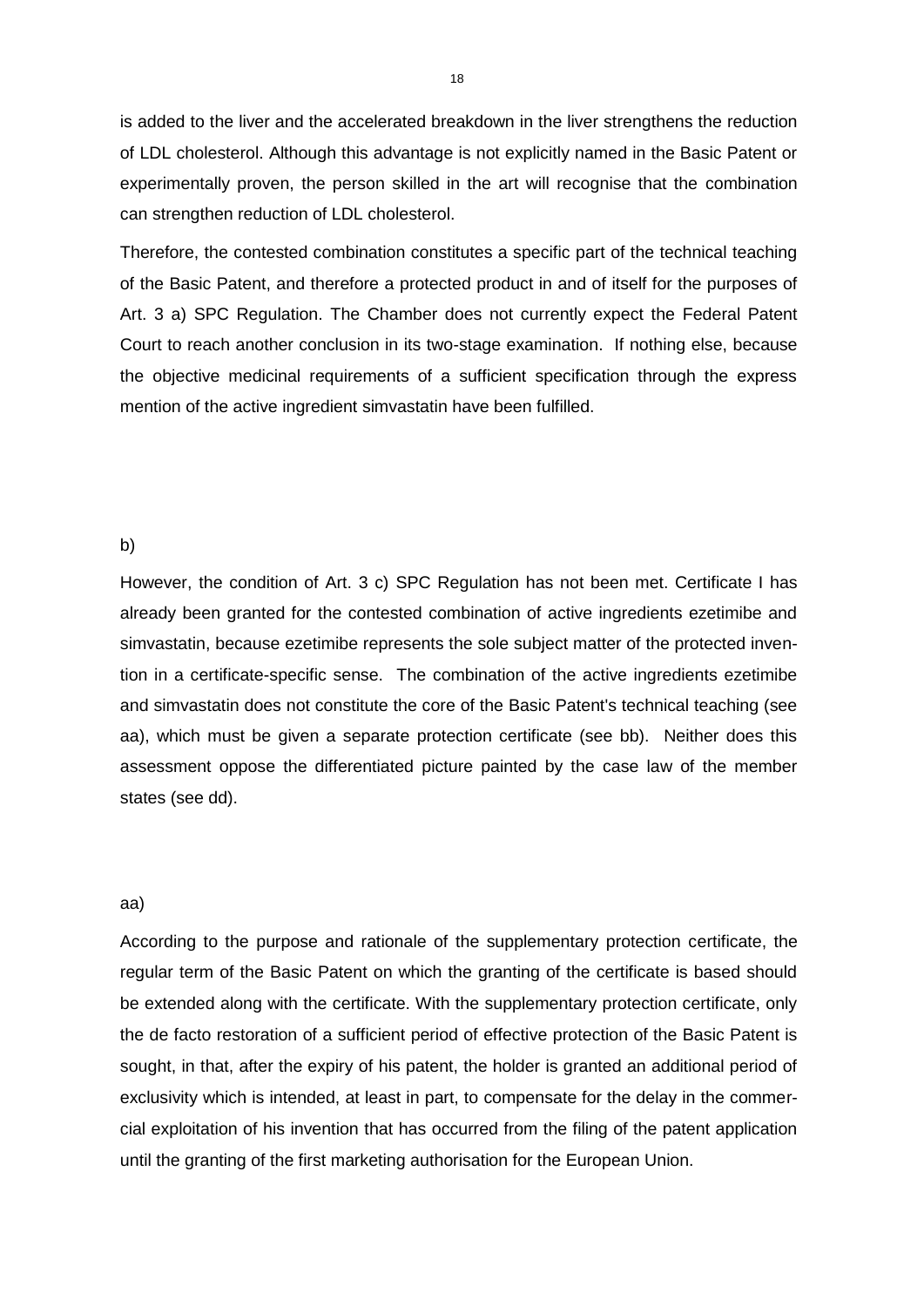(cf. for the preceding Higher Regional Court of Düsseldorf, judgement of 6 August 2015, File No. I-2 U 21/15 with reference to CJEU, GRUR 2015, 658 - Actavis/Boehringer; GRUR 2015, 245 - Forsgren/Austrian Patent Office; GRUR 2014, 163 - Eli Lilly/Human Genome; GRUR 2014, 157 - Actavis/Sanofi). The duration of the approval procedure will be compensated, but not its expense.

The extension should be made only once, since a certificate may not have been granted for one and the same product (cf. Art. 3 c) SPC Regulation). So only one supplementary protection certificate should be granted per product, which is understood in a more narrow sense as an active ingredient (of combination of active ingredients) (cf. CJEU, GRUR Int. 2014, 149 - Georgetown University/Octrooicentrum Nederland). If the Basic Patent protects various products, more supplementary protection certificates may be granted for each of those various products, provided each of those products is protected "as such" by the Basic Patent for the purposes of Art. 3 a) SPC Regulation (CJEU, GRUR 2015, 658 - Actavis/Boehringer Ingelheim, marg. no. 33; GRUR 2014,157 - Actavis/Sanofi, marg. no. 29).

In its rulings Actavis/Sanofi (GRUR 2014, 157) and Actavis/Boehringer Ingelheim (GRUR 2015, 658), the CJEU independently defines what it means by protection "as such". Art. 3 c) SPC Regulation in circumstances in which a supplementary protection certificate was already granted for a new type of active substance based on the protective patent and an approval for the marketing of an individual formulation that contains it which made it possible for the patent holder to object to the utilization of this active substance, alone or in combination with other active substances, is to be interpreted in such a way that it is, according to this regulation, not permitted to grant the holder based on the same patent, but a later approval for the marketing of another pharmaceutical product which contains the named active substance together with another active substance which is as such not protected by the patent, a second supplementary protection certificate for this active substance combination (cf. CJEU, GRUR 2014, 157 - Actavis/Sanofi marg. no. 43). Within the framework of Art. 3 c) SPC Regulation, the CJEU also points out that the product (the active ingredient/the combination of active ingredients) "as such" constitutes the central advance of the invention covered by the Basic Patent. The product should be the core of the invention (CJEU, GRUR 2014, 157 - Actavis/Sanofi, marg. no. 30). The active ingredient must form the sole subject matter of the invention protected by the patent (CJEU, GRUR 2015, 658 - Actavis/Boeringer Ingelheim, marg. no. 38 et seq.). Even if the result of the interpretation of the Basic Patent is that it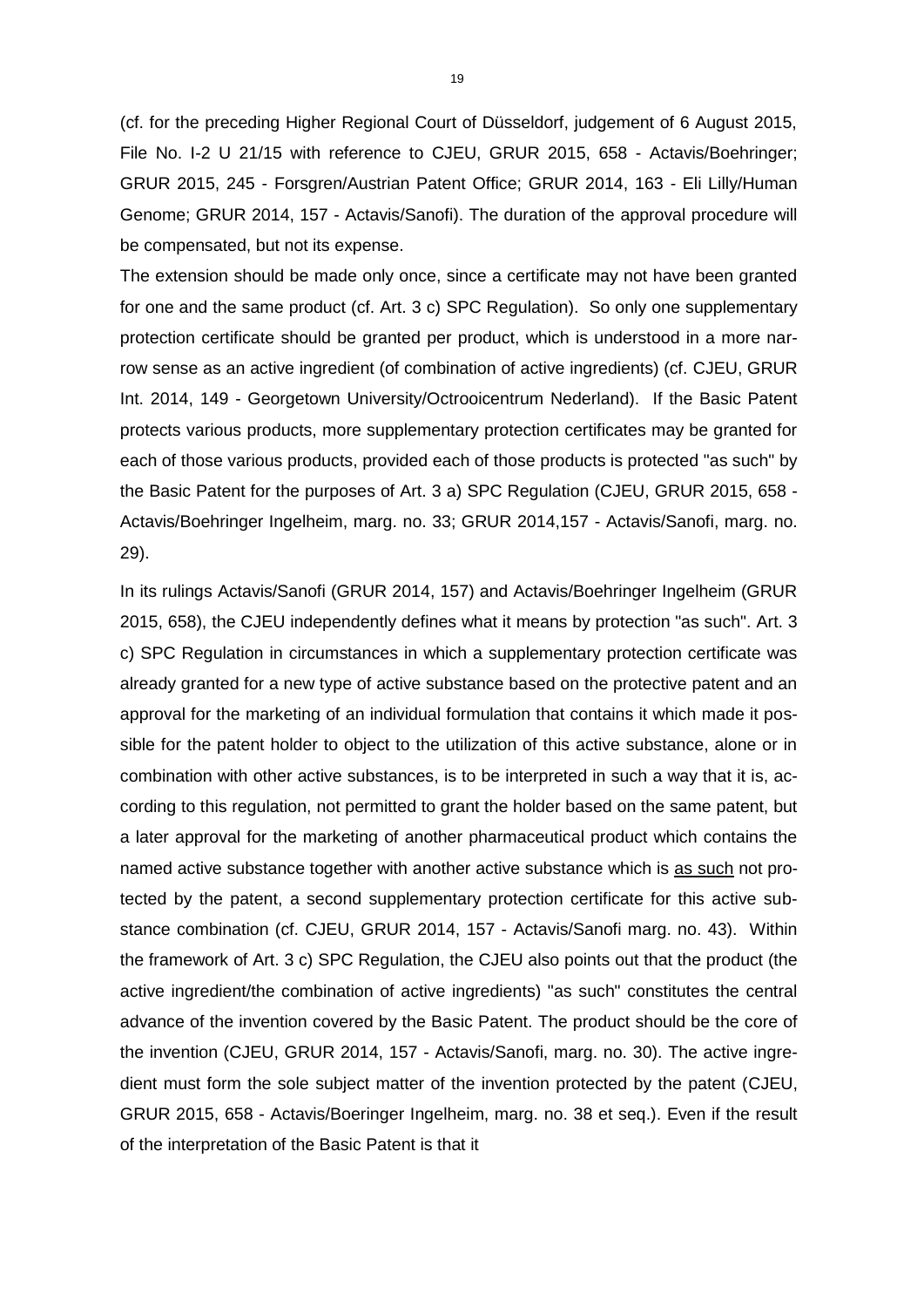protects the product (the active ingredient/the combination of active ingredients) in accordance with Art. 3 a) SPC Regulation, the product in accordance with Art. 3 c) SPC Regulation is entitled to a supplementary protection certificate only if it constitutes a core inventive advance on the priority date (cf. CJEU, GRUR 2014, 157 - Actavis/Sanofi).

To that end, the Chamber does not believe it is necessary for the active ingredient/the combination of active ingredients to be entitled to an independent inventive step in isolation, with the result that the inventive step would need to be reviewed as part of Art. 3 c) SPC Regulation. Such an understanding can be ruled out due to the same arguments that were cited in connection with Art. 3 a) SPC Regulation. The inventive step exists under the postulate of the respective national law of the member state, which is relieved of the decision-making competency of the CJEU. The Chamber therefore also avoids translating the expression "core inventive advance" with "central inventive step", since this comes all too close to equality with inventiveness. The term used by the CJEU must be seen in the context of the SPC Regulation. It must be comprehended autonomously, from a purely patent-law perspective. With this term, the CJEU takes account of the fact that the delay in commercial exploitation is to be compensated only for the part of the invention that makes up the core of the inventive step constituting the subject matter of the Basic Patent (CJEU, GRUR 2014, 157 - Actavis/Sanofi, marg. no. 41). In so doing, the CJEU accepts that the economic losses are only partially amortized, since the SPC Regulation does not aim to compensate for delays to their full extent or regarding all possible forms of exploitation of the inventions, such as in the form of various compositions with the same active ingredient (CJEU, GRUR 2014, 157 - Actavis/Sanofi, marg. no. 31,41).

A supplementary protection certificate must be due to a section of the Basic Patent that must also embody the actual technical achievement. This is a part of the invention formed by the core of the Basic Patent's technical teaching. If multiple active ingredients are combined, that very pharmaceutical composition must solve a specific problem during the healing, prevention or diagnosis of illnesses. The Basic Patent must address this problem, but at least the technical solution for the problem that constitutes an effect other than that associated with the single active ingredient, by the priority date.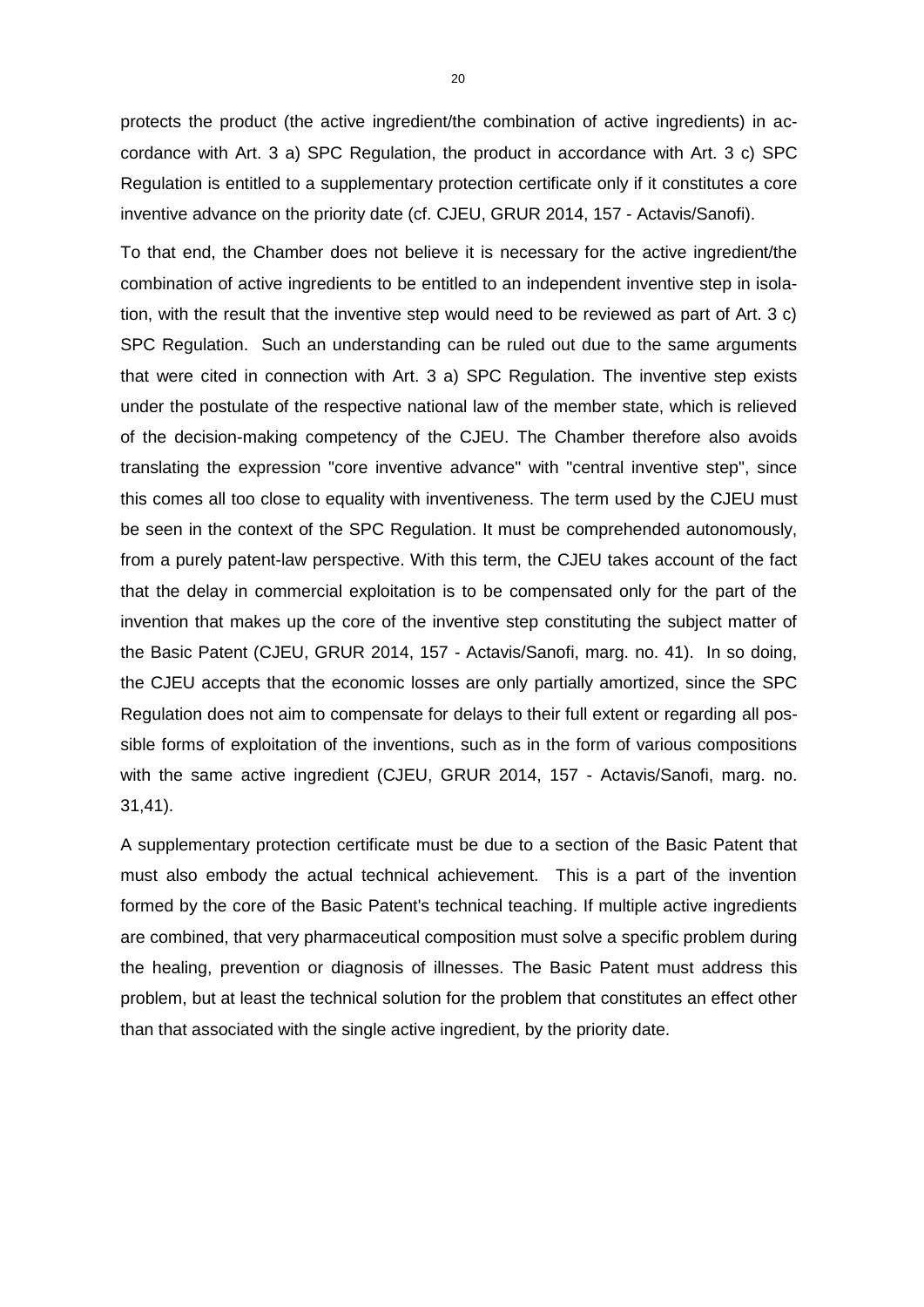Thus, the requirement of the invention's core constitutes a valuation under the law governing protection certificates (Meier-Beck, GRUR 2018, 657; similar to Brückner/v. Czettriz, supplementary protection certificates, 2nd ed. 2014, Art. 3 AM-VO marg. no. 456: a "valuable impediment [...] against misuse of the regulation"). It serves as corrective purpose, to avoid the risk of having to grant a number of supplementary protection certificates for ever new sections of the protected invention which, however, do not form the main component of the lengthy and costly research work.

A purely additive effect from two combined active ingredients, in which the combination of active ingredients achieves the same therapeutic effect as the separate administering of both active ingredients, doesn't satisfy the CJEU as the sole subject matter of the invention (cf. CJEU, GRUR 2014, 157 - Actavls/Sanofl). And the Federal Patent Court also seems to view a delineation between additive and synergistic effects as a useful distinction criterion, even if it doesn't focus on the core of the invention—unlike the Chamber as part of Art. 3 c) SPC- VO—but situates the aspects of invention quality in the interpretation of the Basic Patent in the context of Art. 3 a) SPC Regulation. For example, in the preliminary opinion dated 28 August 2017 (Exhibit HL 14, p. 21), the Federal Patent Court expressly leaves the question open of where exactly the delineation between patentable combinations of active ingredients and independent subject matters of inventions is to be found by way of interpretation, with the note that, in the case the court was reviewing, the straight active ingredients "even" generated a synergistic effect compared to the monoingredients.

Moreover, the Chamber feels that, besides the synergistic effect, other modes of action are conceivable for a combination of active ingredients which can form the core of the invention protected by the Basic Patent. A mode of action which helps reduce side effects and makes administration easier can absolutely constitute the core of the subject matter of the invention if it is different from the mode of action of the mono-ingredients. But for that to happen, the Basic Patent must contain reliable indications on the priority date that prove that the combination of active ingredients will achieve this form of effect. The Chamber believes it is insufficient, according to the stipulation from the CJEU presented above, if the effects do not arise until during the approval procedure. For the duration of the approval procedure is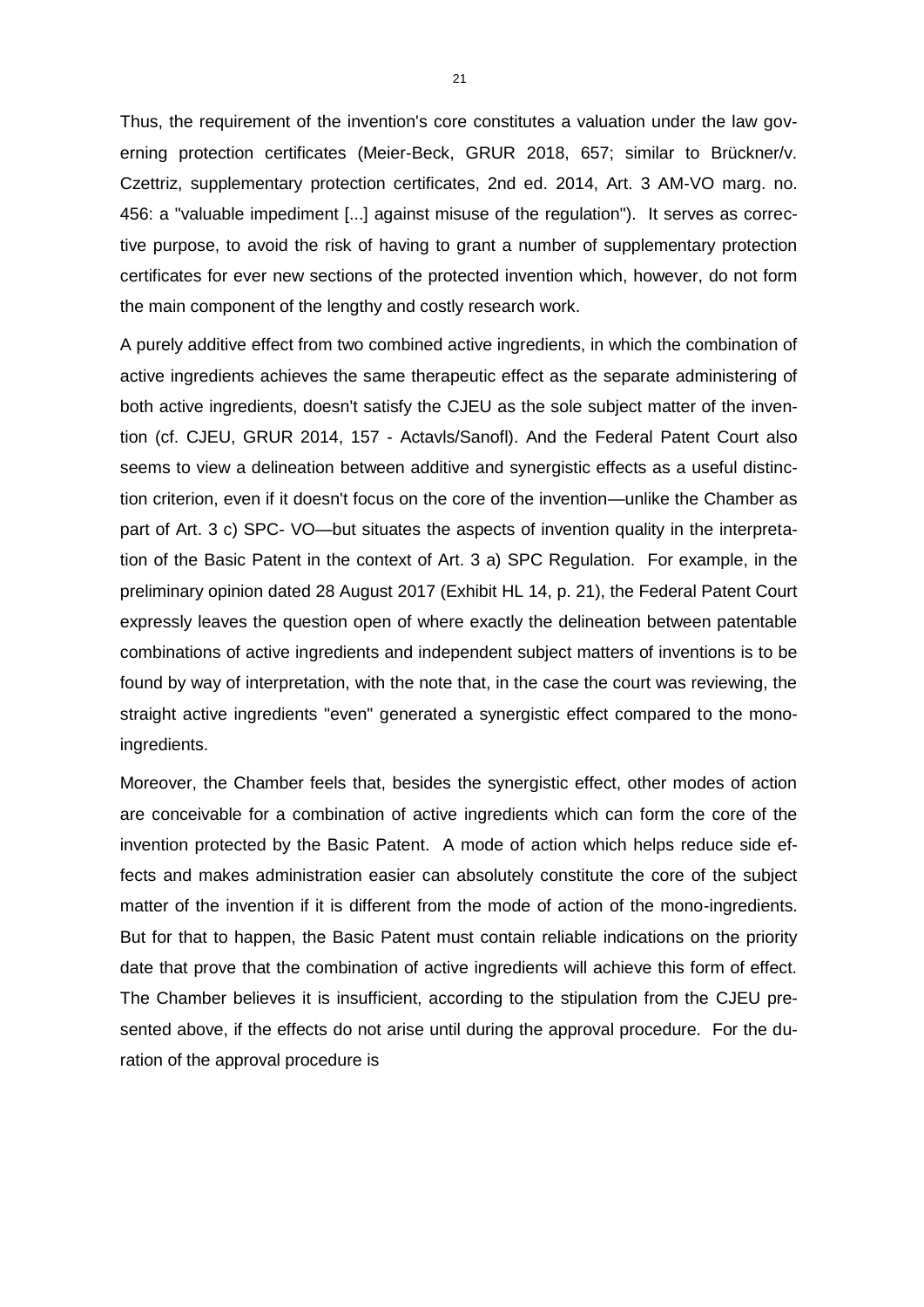not compensated by a supplementary protection certificate if certain effects are only discovered after the priority date through clinical studies and are not previously obvious to the person skilled in the art from the Basic Patent. For, from the viewpoint of the SPC Regulation, this is no longer a product that is protected "as such" (i.e., with these effects) by the Basic Patent. Ultimately, it is difficult for certain effects to constitute the sole subject matter of the invention of the Basic Patent, which the person skilled in the art would expect based on his general expertise because they occur periodically (for example, that a "fix dose" in a single table improves compliance with patients and to this extent makes dosing easier).

#### bb)

According to these principles, the combination of ezetimibe and simvastatin does not constitute a product as such which embodies the central advance protected by this Basic Patent. The invention's core is only to provide the new active ingredient ezetimibe. But Certificate I has already been granted for this product. To this extent, the prerequisite in accordance with Art. 3 c SPC Regulation for granting Injunction Certificate II has not been met.

#### (1)

The present case constitutes the arrangement already judged by the CJEU, in which the combination of the first active ingredient (ezetimibe) and the second active ingredient (simvastatin) features an exclusively additive effect as opposed to the straight active ingredients.

The therapeutic effect of ezetimibe consists in inhibiting the intestinal absorption of cholesterol. Purely additively, the combination with simvastatin means that the amount already reduced by ezetimibe, which arrives in the liver, will be broken down more rapidly. This leads to a strengthened reduction of LDL cholesterol. This was also proven by the study shown in the approval procedure for EZETROL®. A dose of 10 mg of simvastatin reduces LDL cholesterol by 27%, while a dose of 10 mg of ezetimibe achieves a reduction of 19%. The effect of the combination preparation with 10 mg each of simvastatin and ezetimibe, which achieves a 46% reduction, is obviously purely additive.

In light of the fact that claim 17 of the Basic Patent names eight statins other than simvastatin, the danger exists, comparably to the Actavis/Sanofi case,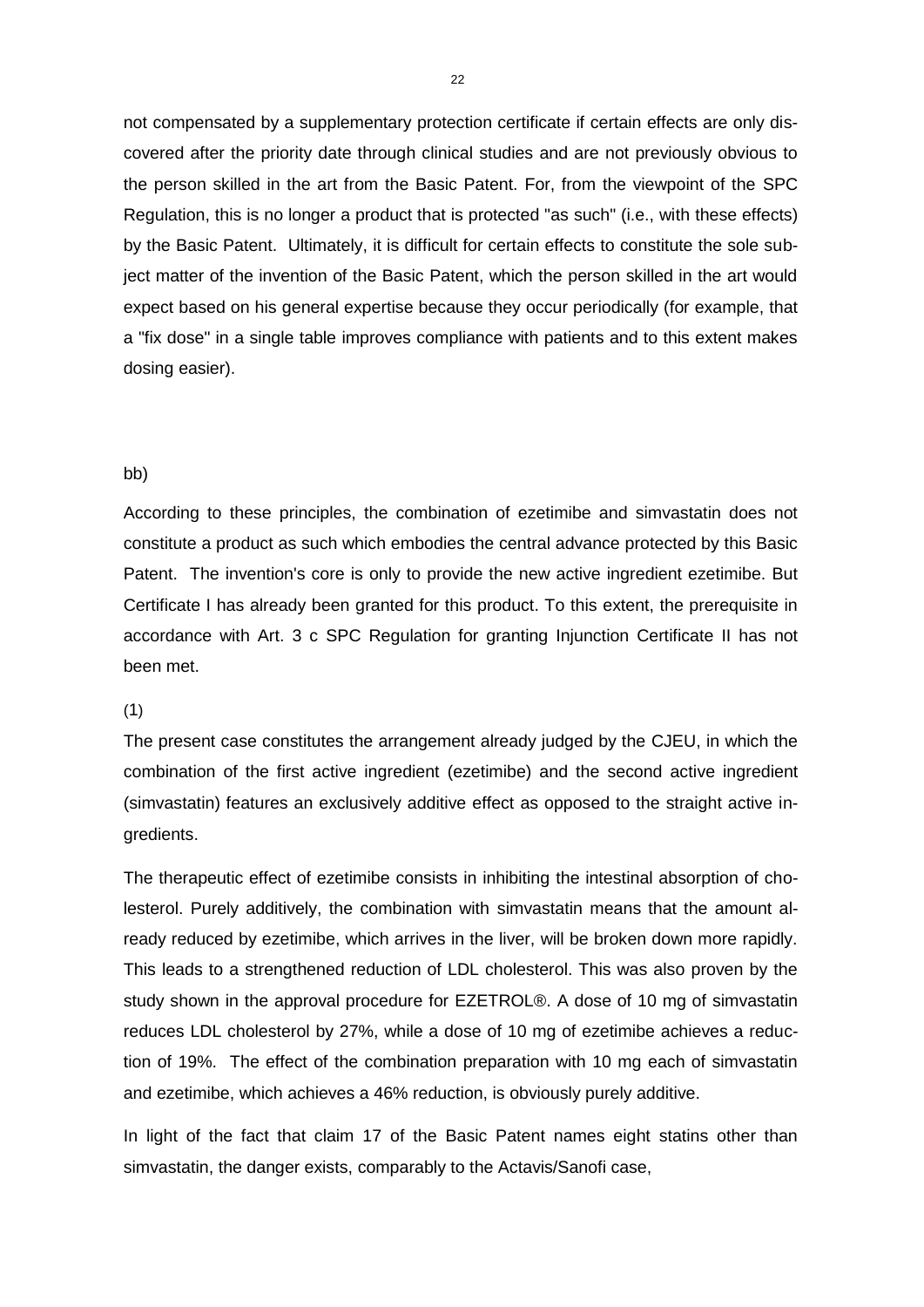that, besides the combination of ezetimibe with simvastatin, protection certificates would need to be granted for eight more combination preparations, which would be irreconcilable considering the weighing of interests of the pharmaceutical industry and those of the public health (cf. CJEU, GRUR 2014, 157 - Actavis/Sanofi, marg. no. 41). It is not apparent that simvastatin has any more added inventive value than the other statins. This is also confirmed by the statements of the privately obtained expert opinion Assmann (cf. privately obtained expert opinion Assmann dated 24 August 2015, marg. no. 37, Exhibit HL 6a; privately obtained expert opinion Assmann dated 22 May 2018, marg. no. 37, Exhibit HL 18a), according to which the effectiveness of ezetimibe to further reduce the LDL cholesterol level was evident when combined with lovastatin, pravastatin and atorvastatin besides the combination with simvastatin.

## (2)

But even if one recognises (along with the Chamber) technical achievements and effects instead of purely synergistic effect, it is not apparent in the case at hand that the reduction of side effects through the combination preparation constitutes the inventive core of the Basic Patent. At no point does the Basic Patent address the fact that the side effects of simvastatin can be avoided by adding ezetimibe, since the amount of simvastatin to be administered can be reduced by the amount of ezetimibe to be administered. It is also untrue that ezetimibe directly counteracts the side effects of simvastatin. Instead, the reduction or avoidance of side effects results from the reduction of the dose of simvastatin by being combined with ezetimibe, and thus is ultimately based only on the additive effect. Neither can this be surmised from the general dosing information in paragraph [0093] (=paragraph [0066]), which corresponds exactly to the dosing of simvastatin as a mono-preparation.

This advantage of avoiding side effects leading to liver damage and rhabdomyolysis, which Injunction Plaintiff argues, cannot be found in the Basic Patent. Injunction Plaintiff itself states that this involves a surprising effect. At no point does the Basic Patent imply that this had already come to light on the priority date so that the person skilled in the art would recognise it as a core of the invention. Instead, what is involved here is additional findings which were not gained until the approval procedure. The sweat-of-the-browprotection of the supplementary protection certificate, however, benefits the Patentee only for the section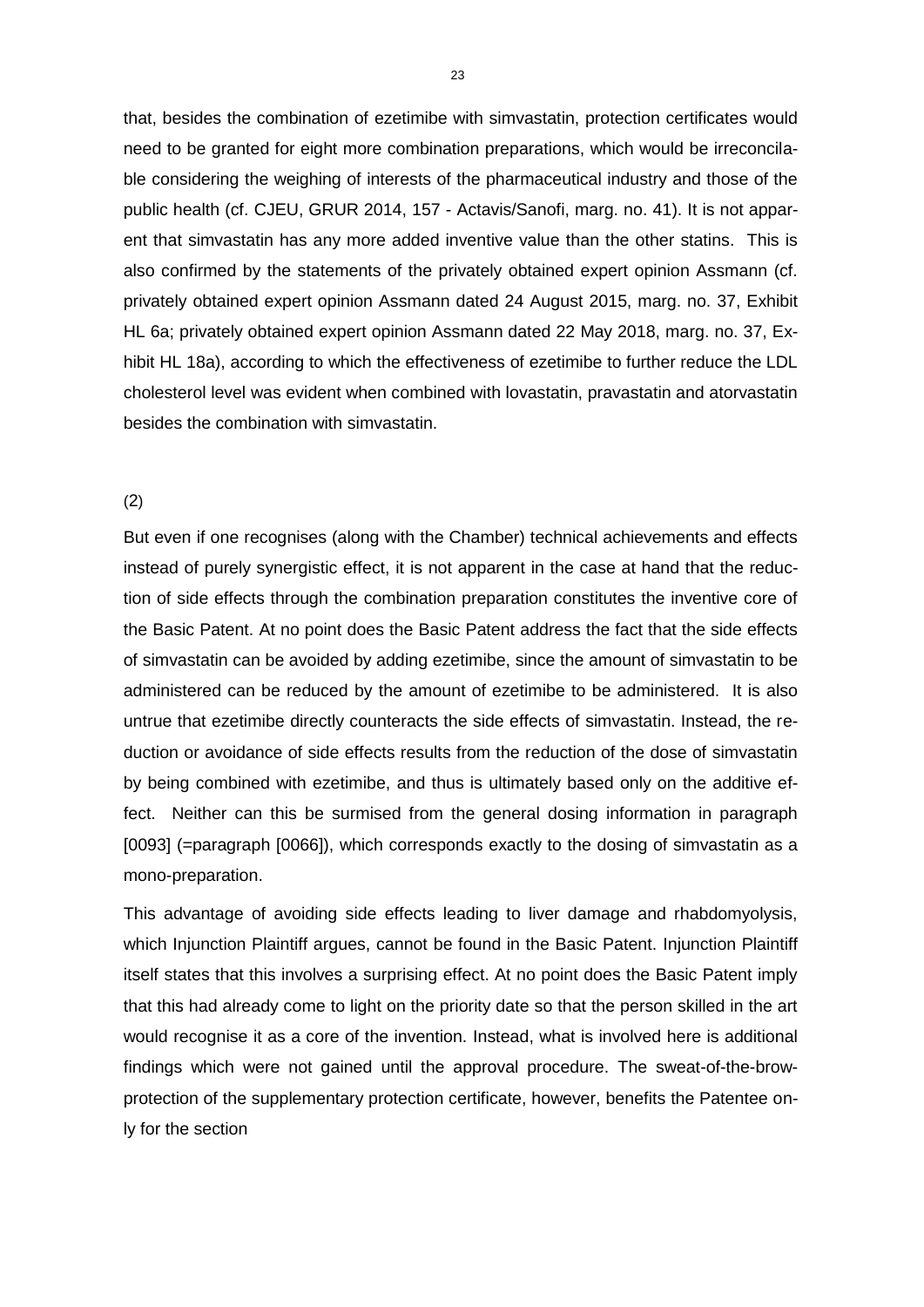of his invention which he already held in his hands on the priority date. The "sweat" already covered by the supplementary protection certificate is applied to prove the invention with clinical data so that it will be approved for the pharmaceutical market. Additional findings which arise during that procedure are not covered. On the priority date, it was known only that ezetimibe inhibits the absorption of cholesterol and, when combined with the accelerated breakdown through simvastatin, reduces the cholesterol level. According to Injunction Plaintiff's submission, the effective avoidance of side effects which would otherwise arise when statins were administered was unknown in the oral hearing. Instead, the most promising statin (simvastatin) was singled out so it could be aligned with ezetimibe during the approval study. The fact that the statin no longer had to be given in the maximum dose, with the risk of muscle damage, to achieve the desired reduction of LDL cholesterol (cf. privately obtained expert opinion Assmann dated 24 August 2015, Exhibit HL 6a; privately obtained expert opinion Assmann dated 22 May 2018, Exhibit HL 18a), was first proven during later studies of the combined administration of ezetimibe with simvastatin. But this work of Injunction Plaintiff is already covered by Certificate I. And to complicate matters, the relevant studies were already performed for the most part when EZETROL® was approved. The studies described in the technical information for EZETROL® entail the administration of ezetimibe in combination with four statins, including simvastatin (cf. privately obtained expert opinion Dr Lehmann dated 22 June 2018, page 5, Exhibit AG 7 from the parallel proceedings 4b O 40/18). To that end, simvastatin was one of the active ingredients most frequently used in combination (cf. privately obtained expert opinion Dr Lehmann dated 22 June 2018, page 7, Exhibit AG 7 from the parallel proceedings 4b O 40/18). In contrast, regarding the studies for INEGY®, marginally expanded data on effectiveness were submitted at best (cf. privately obtained expert opinion Dr Lehmann dated 22 June 2018, page 9, Exhibit AG 7 from the parallel proceeding 4b O 40/18), which include no findings gained compared to the data from the EZETROL® studies (cf. privately obtained expert opinion Dr Lehmann dated 22 June 2018, page 11, Exhibit AG 7 from the parallel proceedings 4b O 40/18). Injunction Plaintiff has already rightly received Certificate I for EZTROL®.

The fact that the combination is administered in a "fix dose" is revealed in the Basic Patent in claim 9, and in the general dosing information in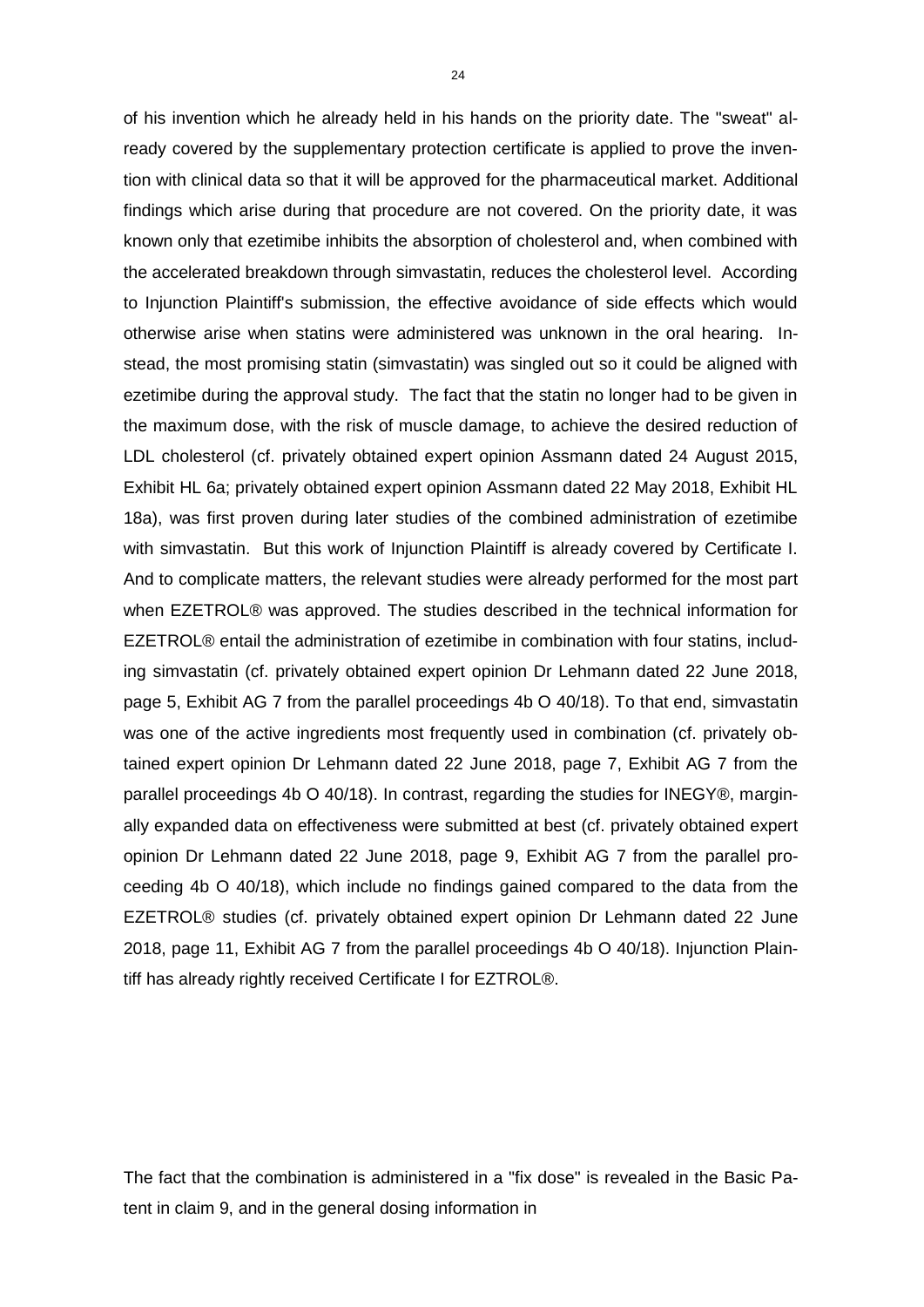paragraphs [0091], [0093] (=paragraphs [0064], [0066]). The person skilled in the art knows due to his general expertise that administration in a standardised pharmaceutical carrier makes taking the drug easier and contributes to improved compliance from patients. It is not recognisable that the manufacturing of the combination in a pharmaceutical carrier has given the person skilled in the art special difficulties which have to be overcome through the Basic Patent. Furthermore, it cannot be inferred from the patent that the improved compliance represents a new therapeutic concept or was a specifically targeted goal.

#### cc)

The Chamber sees no reason to doubt its results due to the foreign rulings, which have been only partly translated. For one thing, the Chamber is not bound by a foreign ruling which affects other jurisdictions. For another, the rulings do not paint a unified picture. The argumentative approaches are chosen with great variety, and the decisions to dismiss lack the various elements required under Art. 3 SPC Regulation. A unified understanding of the case law of the member states, to which the Chamber would object, cannot be identified at all.

## 4)

And the weighing of interests which is also called for points the Chamber to no other conclusion. If the injunction certificate was unjustly granted–which the reasons cited seem to indicate more often than not—Injunction Plaintiff is not incurring any damage, but is taking advantage of an unjust monopoly position which it must relinquish. Nevertheless, an additional viewpoint must be included in the weighing of interests which argues for the revocation of the injunction. The legal issue to be decided here is complex, which is true not least because diverse European courts are currently struggling with it and, as already mentioned, are arriving at different conclusions. For one thing, this is related to the fact that judgments of the CJEU have increasingly arrived at different case circumstances in recent years, which are understood consistently differently in European case law and literature. For another, it has to do with the circumstances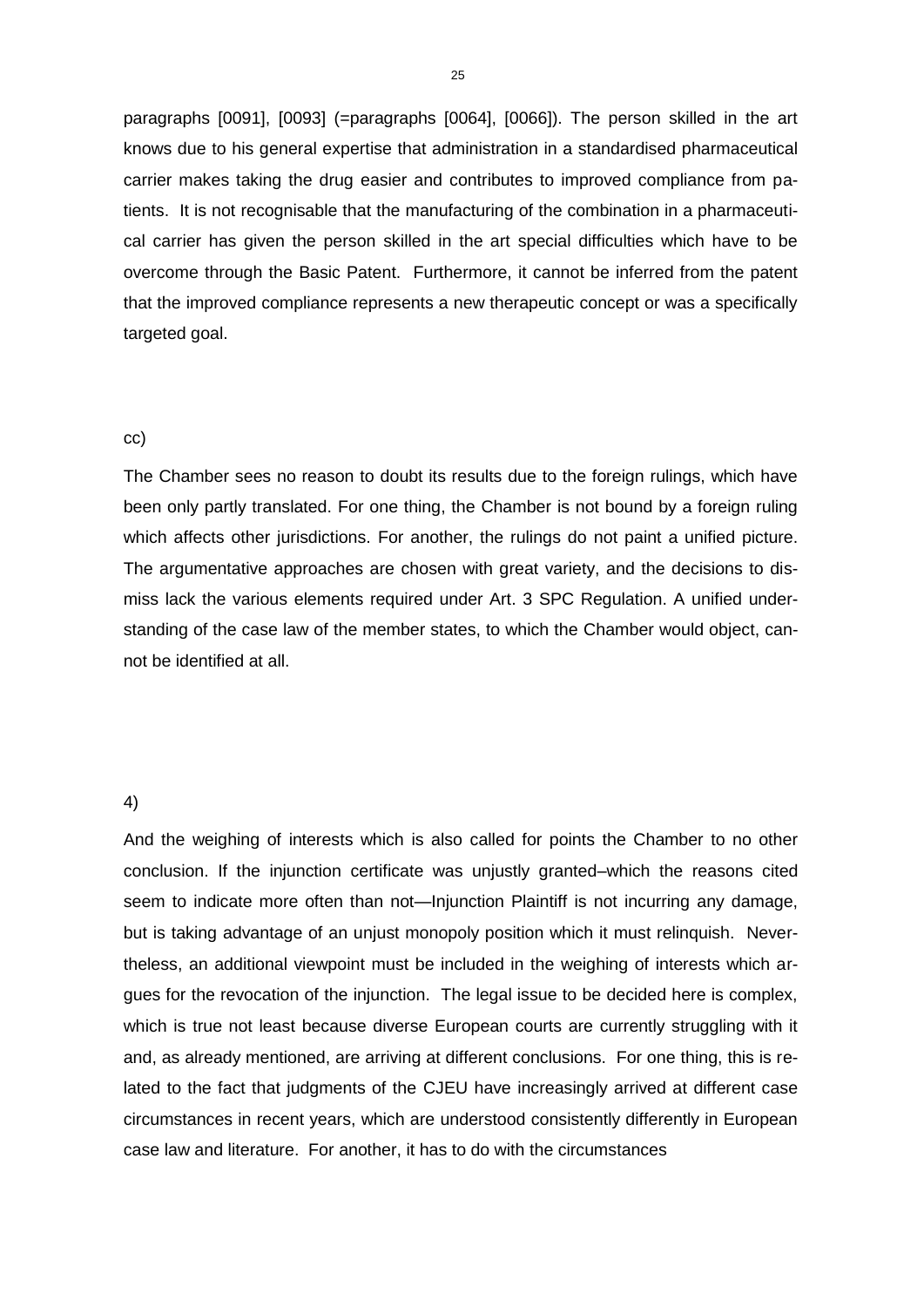of the individual case, which lead to a different constellation of facts than in the cases previously decided. However, the accumulation of a question which has not been cleared up by the case law of the CJEU down to the last detail along with the peculiarities of the individual case means that the principle, which also marks the case law of special cases in Düsseldorf, can no longer be affirmed, so a preliminary injunction comes into question only if an erroneous decision is not seriously expected which would need to be revised later in subsequent proceedings on the merits. In the special case of the generic drug manufacturer established by the Higher Regional Court of Düsseldorf, this requirement has already been fulfilled on the part of the infringing party. In the case at hand, however, the Chamber cannot rule out that a preliminary injunction would not have to be revised, because, for example, one of the many courts seized, may consider again to make a referral to the CJEU.

III.

The non-admitted pleadings of Injunction Defendant dated 18 September 2018 and of Injunction Plaintiff dated 20 September 2018 give no cause to reopen, Sections 296a, 154 ZPO. If nothing else, because the present case is an expedited proceedings.

IV.

The decision on costs is based on Section 91 para. 1 ZPO.

The decision regarding preliminary enforceability is based on Sections 708 no. 6, 711 ZPO.

V.

The value in dispute is assessed at EUR 3,000,000.00.

Dr Voß Presiding Judge at the Regional Court

Dr Thom Judge at the Regional Court

Terlinden Judge at the Regional Court